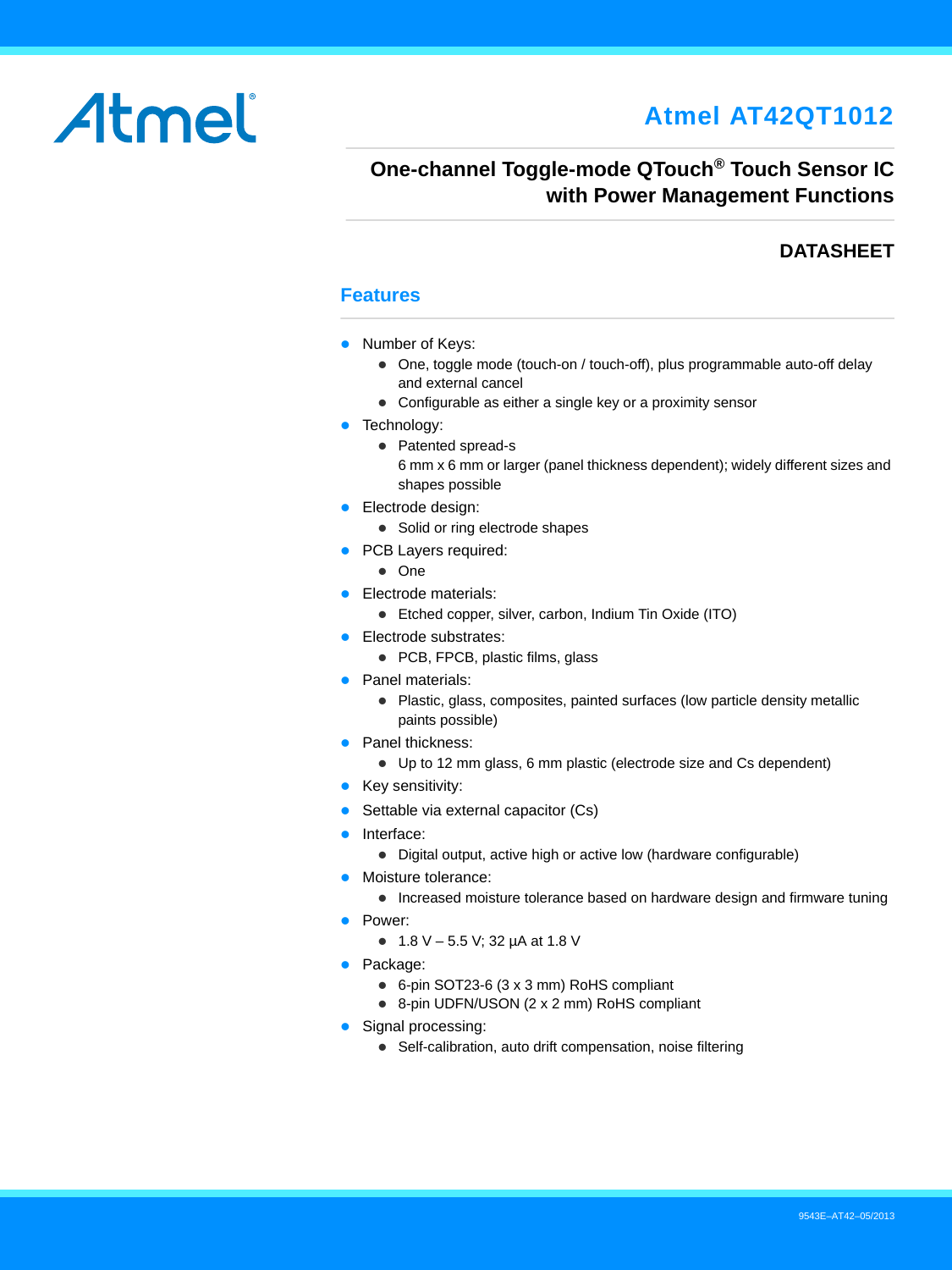# **1. Pinout and Schematic**

# **1.1 Pinout Configurations**

**1.1.1 6-pin SOT23-6**



#### **1.1.2 8-pin UDFN/USON**



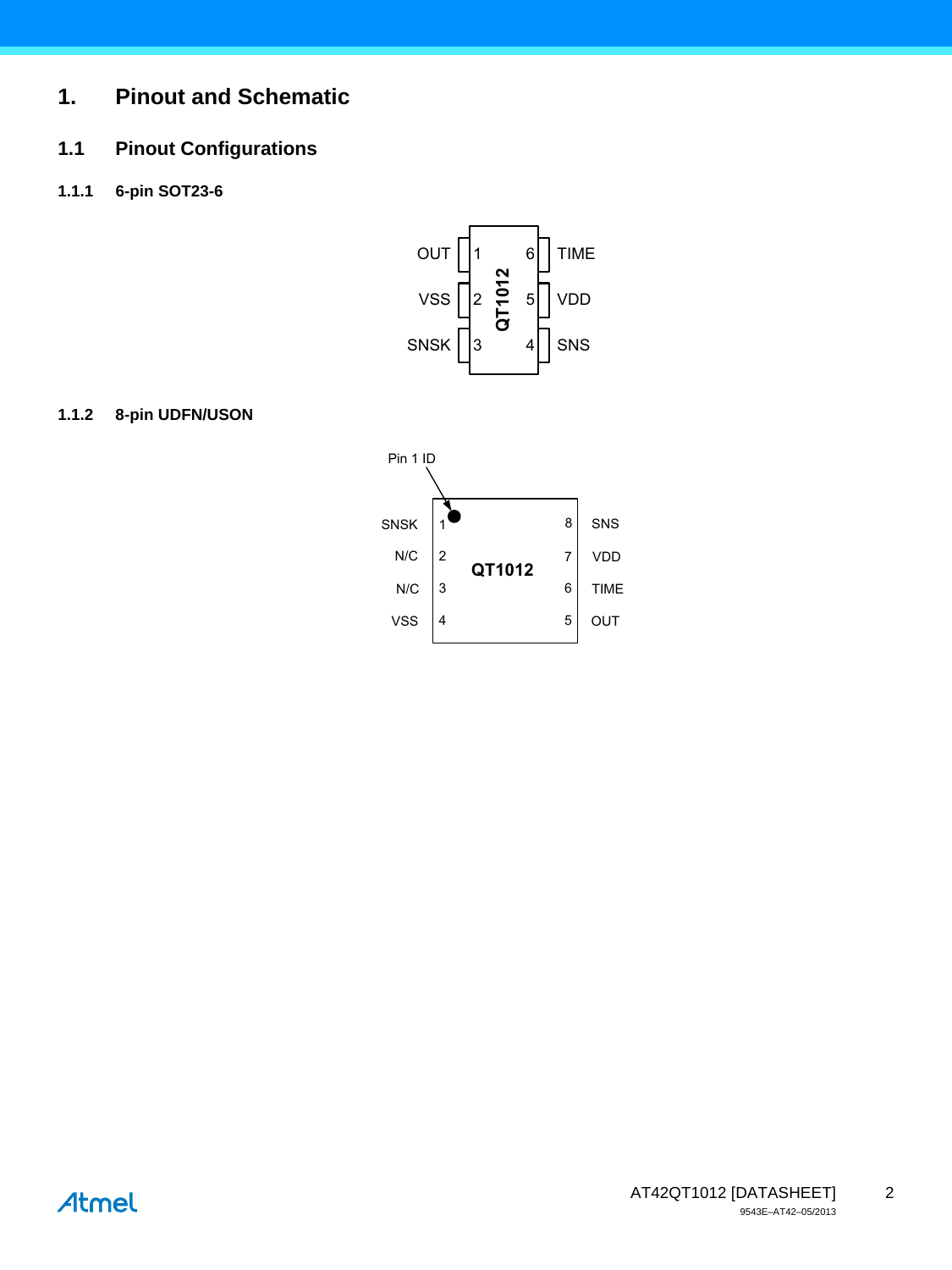# **1.2 Pin Descriptions**

| Table 1-1. |  |  | <b>Pin Listing</b> |
|------------|--|--|--------------------|
|------------|--|--|--------------------|

| 6-Pin          | 8-Pin          | <b>Name</b> | <b>Type</b>            | <b>Description</b>                                                                                                                                                            | If Unused,<br><b>Connect To</b> |
|----------------|----------------|-------------|------------------------|-------------------------------------------------------------------------------------------------------------------------------------------------------------------------------|---------------------------------|
| 1              | 5              | <b>OUT</b>  | $O^{(1)}$              | Output state. To switched circuit and output polarity<br>selection resistor (Rop)                                                                                             |                                 |
| 2              | $\overline{4}$ | <b>VSS</b>  | P                      | Ground                                                                                                                                                                        |                                 |
| 3              | $\mathbf{1}$   | <b>SNSK</b> | $\mathsf{U}\mathsf{O}$ | Sense pin. To Cs capacitor and to sense electrode                                                                                                                             | $Cs + key$                      |
| $\overline{4}$ | 8              | <b>SNS</b>  | $U$                    | Sense pin. To Cs capacitor and multiplier configuration<br>resistor (Rm). Rm must be fitted and connected to either<br>VSS or VDD. See Section 3.11.4 on page 13 for details. | Cs.                             |
| 5              | $\overline{7}$ | <b>VDD</b>  | P                      | Power                                                                                                                                                                         |                                 |
| 6              | 6              | <b>TIME</b> | $\mathbf{I}$           | Timeout configuration pin. Must be connected to either<br>VSS, VDD, OUT or an RC network. See Section 3.11 on<br>page 11 for details.                                         |                                 |
|                | $\mathcal{P}$  | N/C         |                        | Not connected                                                                                                                                                                 | Do not connect                  |
|                | 3              | N/C         |                        | Not connected                                                                                                                                                                 | Do not connect                  |

1. I/O briefly on power-up

|                         | Input only   | O | Output only, push-pull |
|-------------------------|--------------|---|------------------------|
| $\mathsf{I}/\mathsf{O}$ | Input/output | P | Ground or power        |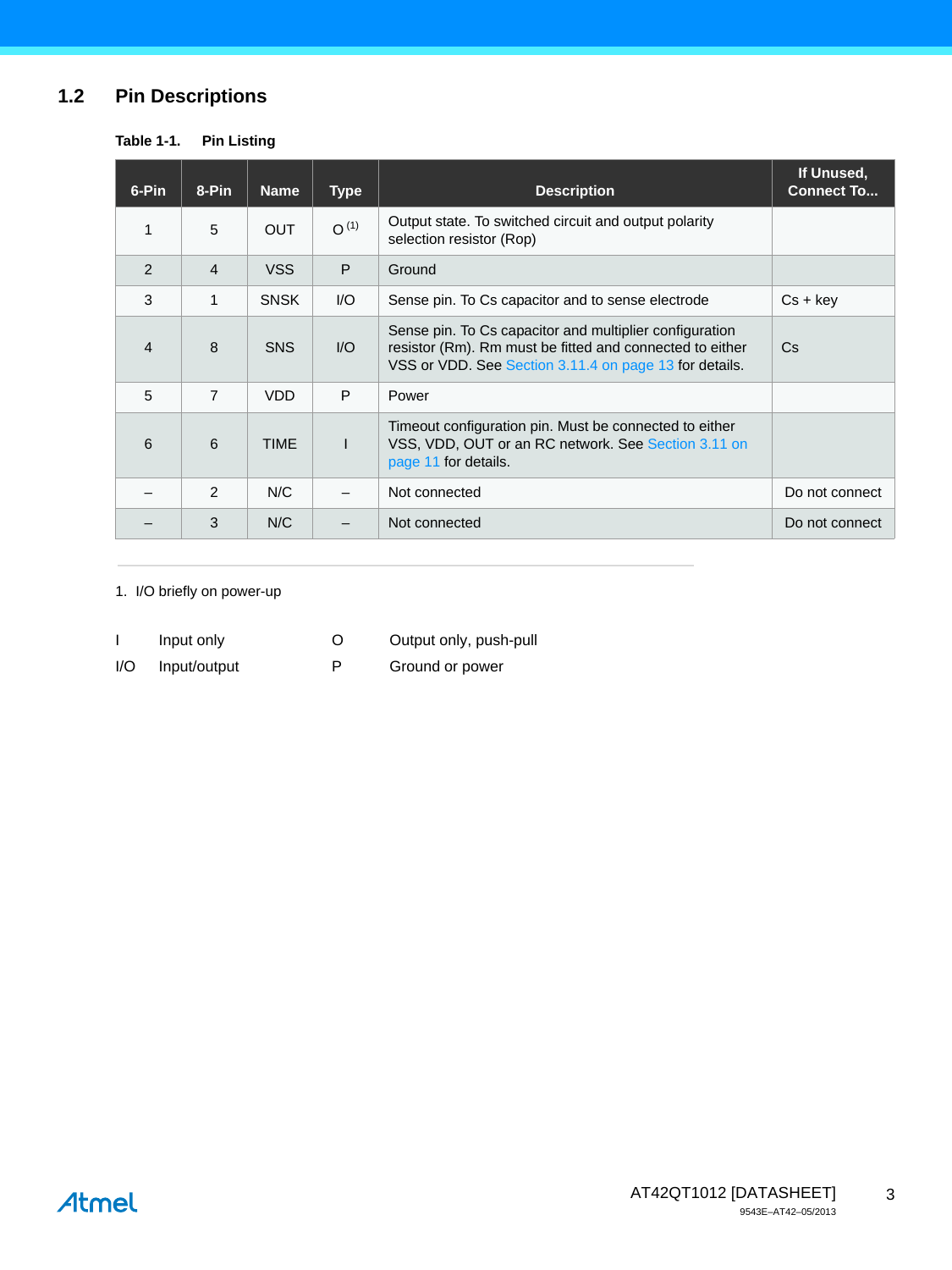#### **1.3 Schematics**

#### **1.3.1 6-pin SOT23-6**

#### <span id="page-3-0"></span>**Figure 1-1. Basic Circuit Configuration**

**(active high output, toggle on/off, no auto switch off)** 



#### **1.3.2 8-pin UDFN/USON**

#### <span id="page-3-1"></span>**Figure 1-2. Basic Circuit Configuration (active high output, toggle on/off, no auto switch off)**



Note: bypass capacitor to be tightly wired between VDD and VSS and kept close to pin 7.

For component values in [Figure 1-1](#page-3-0) and [Figure 1-2](#page-3-1), check the following sections:

- Cs capacitor (Cs) see [Section 4.2 on page 20](#page-19-1)
- Sample resistor (Rs) see [Section 4.3 on page 20](#page-19-2)
- Voltage levels see [Section 4.4 on page 20](#page-19-3)
- Output polarity selection resistor (Rop) see [Section 3.9 on page 10](#page-9-0)
- Rm resistor see [Section 3.11.2 on page 11](#page-10-1)
- Bypass capacitor (Cby) see [page 20](#page-19-0)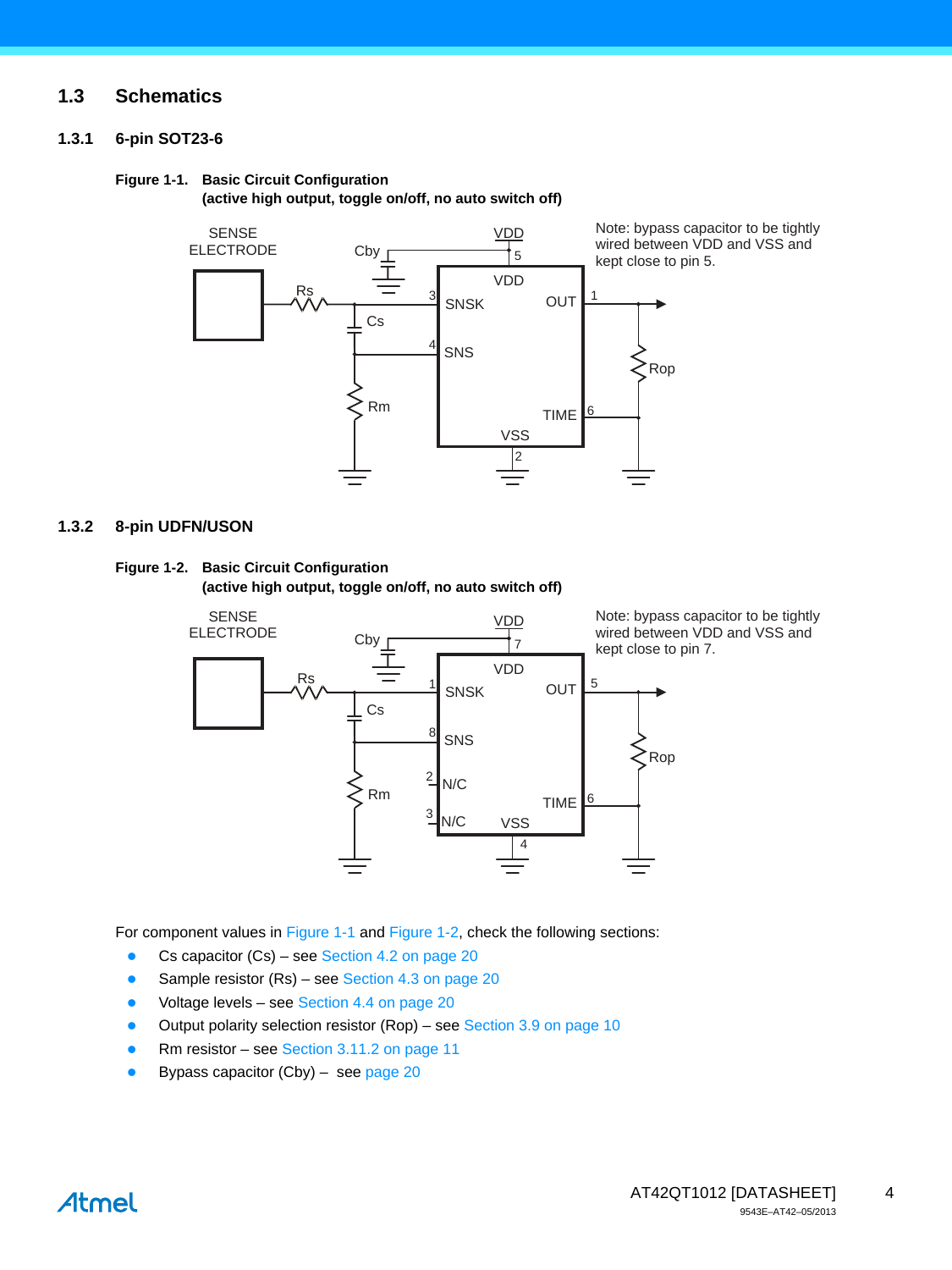# **2. Overview of the AT42QT1012**

#### **2.1 Introduction**

The AT42QT1012 (QT1012) is a single key device featuring a touch on/touch off (toggle) output with a programmable auto switch-off capability.

The QT1012 is a digital burst mode charge-transfer (QT™) sensor designed specifically for touch controls. It includes all hardware and signal processing functions necessary to provide stable sensing under a wide variety of changing conditions; only low cost, noncritical components are required for operation. With its tiny low-cost packages, this device can suit almost any product needing a power switch or other toggle-mode controlled function, especially power control of small appliances and battery-operated products.

A unique "green" feature of the QT1012 is the timeout function, which can turn off power after a time delay.

Like all QTouch<sup>®</sup> devices, the QT1012 features automatic self-calibration, drift compensation, and spread-spectrum burst modulation in order to provide for the most reliable touch sensing possible.

#### **2.2 Basic Operation**

[Figure 1-1 on page 4](#page-3-0) and [Figure 1-2 on page 4](#page-3-1) show basic circuits for the 6-pin and 8-pin devices.

The QT1012 employs bursts of charge-transfer cycles to acquire its signal. Burst mode permits power consumption in the microamp range, dramatically reduces RF emissions, lowers susceptibility to EMI, and yet permits excellent response time. Internally the signals are digitally processed to reject impulse noise, using a "consensus" filter which requires four consecutive confirmations of a detection before the output is activated.

The QT switches and charge measurement hardware functions are all internal to the QT1012.

#### **2.3 Electrode Drive**

[Figure 2-1 on page 6](#page-5-0) shows the sense electrode connections (SNS, SNSK) for the QT1012.

For optimum noise immunity, the electrode should only be connected to the SNSK pin.

In all cases the sample capacitor Cs should be much larger than the load capacitance (Cx). Typical values for Cx are  $5 - 20$  pF while Cs is usually  $2.2 - 50$  nF.

**Note:** Cx is not a physical discrete component on the PCB, it is the capacitance of the touch electrode and wiring. It is show in [Figure 2-1 on page 6](#page-5-0) to aid understanding of the equivalent circuit.

Increasing amounts of Cx decrease gain, therefore it is important to limit the amount of load capacitance on both SNS terminals. This can be done, for example, by minimizing trace lengths and widths and keeping these traces away from power or ground traces or copper pours.

The traces, and any components associated with SNS and SNSK, will become touch sensitive and should be treated with caution to limit the touch area to the desired location.

To endure that the correct output mode is selected at power-up, the OUT trace should also be carefully routed.

A series resistor, Rs, should be placed in line with SNSK to the electrode to suppress electrostatic discharge (ESD) and electromagnetic compatibility (EMC) effects.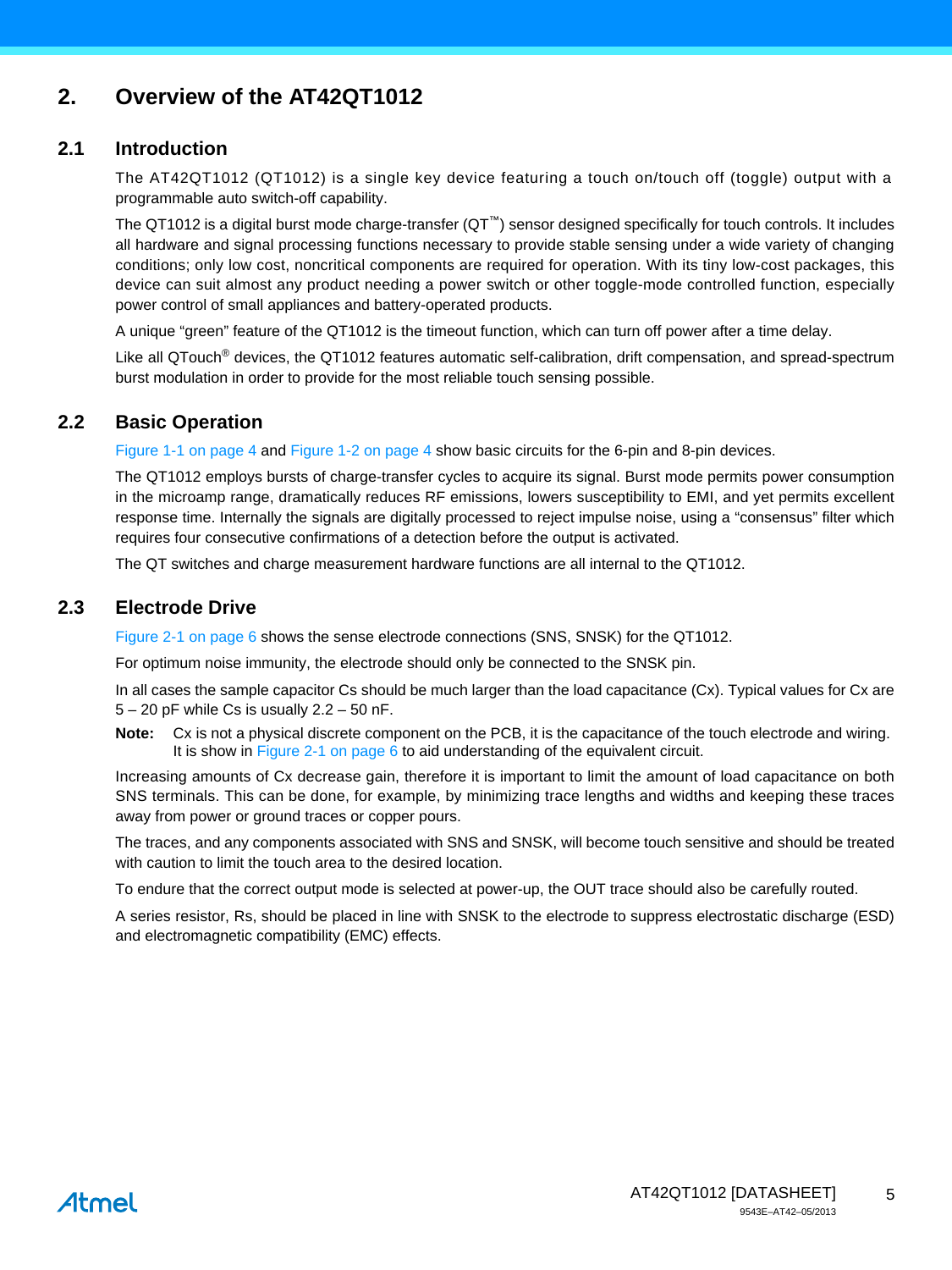<span id="page-5-0"></span>

#### **2.4 Sensitivity**

#### **2.4.1 Introduction**

The sensitivity on the QT1012 is a function of things like the value of Cs, electrode size and capacitance, electrode shape and orientation, the composition and aspect of the object to be sensed, the thickness and composition of any overlaying panel material, and the degree of ground coupling of both sensor and object.

#### **2.4.2 Increasing Sensitivity**

In some cases it may be desirable to increase sensitivity; for example, when using the sensor with very thick panels having a low dielectric constant, or when the device is used as a proximity sensor. Sensitivity can often be increased by using a larger electrode or reducing panel thickness. Increasing electrode size can have diminishing returns, as high values of Cx will reduce sensor gain.

The value of Cs also has a dramatic effect on sensitivity, and this can be increased in value with the trade-off of a slower response time and more power. Increasing the electrode's surface area will not substantially increase touch sensitivity if its diameter is already much larger in surface area than the object being detected. Panel material can also be changed to one having a higher dielectric constant, which will better help to propagate the field.

Ground planes around and under the electrode and its SNSK trace will cause high Cx loading and decrease gain. The possible signal-to-noise ratio benefits of ground area are more than negated by the decreased gain from the circuit, and so ground areas around electrodes are discouraged. Metal areas near the electrode will reduce the field strength and increase Cx loading and should be avoided, if possible. Keep ground away from the electrodes and traces.

#### **2.4.3 Decreasing Sensitivity**

In some cases the QT1012 may be too sensitive. In this case gain can easily be lowered further by decreasing Cs.

#### **2.5 Moisture Tolerance**

The presence of water (condensation, sweat, spilt water, and so on) on a sensor can alter the signal values measured and thereby affect the performance of any capacitive device. The moisture tolerance of QTouch devices can be improved by designing the hardware and fine-tuning the firmware following the recommendations in the application note Atmel *AVR3002: Moisture Tolerant QTouch Design* [\(](http//www.atmel.com/Images/doc42017.pdf)www.atmel.com/Images/doc42017.pdf).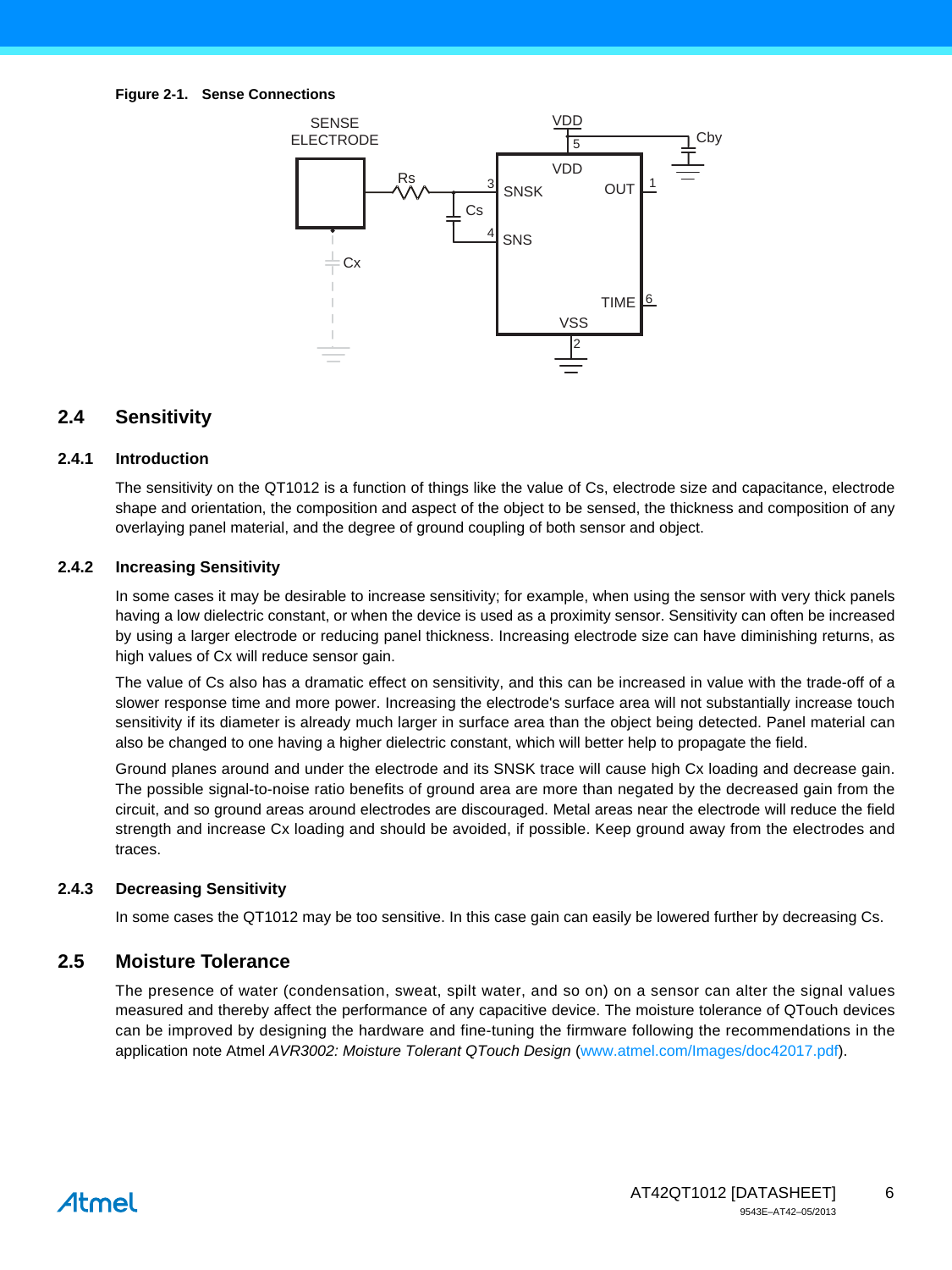# **3. Operation Specifics**

#### **3.1 Acquisition Modes**

#### **3.1.1 Introduction**

The OUT pin of the QT1012 can be configured to be active high or active low.

- **If active high then:** 
	- "on" is high
	- "off" is low
	- If active low then:
		- "on" is low
		- "off" is high

#### **3.1.2 OUT Pin**

The QT1012 runs in Low Power (LP) mode. In this mode it sleeps for approximately 80 ms at the end of each burst, saving power but slowing response. On detecting a possible key touch, it temporarily switches to fast mode until either the key touch is confirmed or found to be spurious (via the detect integration process).

- **If the touch is confirmed, the OUT pin is toggled and the QT1012 returns to LP mode (see [Figure 3-1](#page-6-1)).**
- **If the touch is not valid then the chip returns to LP mode but the OUT pin remains unchanged (see [Figure 3-2\)](#page-6-0).**

#### <span id="page-6-1"></span>**Figure 3-1. Low Power Mode: Touch Confirmed (Output in Off Condition)**



#### <span id="page-6-0"></span>**Figure 3-2. Low Power Mode: Touch Denied (Output in Off Condition)**



### **3.2 Detect Threshold**

The device detects a touch when the signal has crossed a threshold level. The threshold level is fixed at 10 counts.

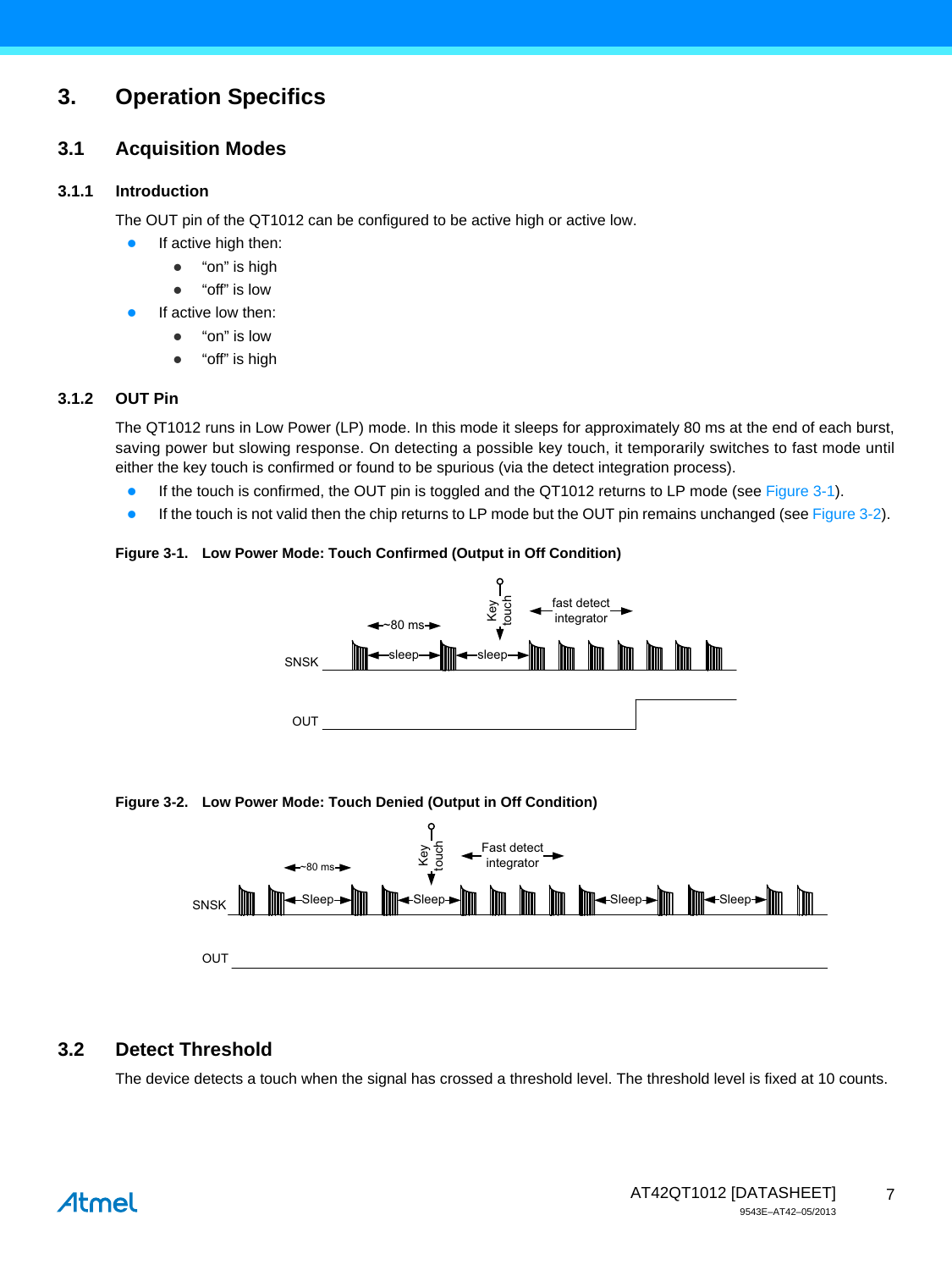#### **3.3 Detect Integrator**

It is desirable to suppress detections generated by electrical noise or from quick brushes with an object. To accomplish this, the QT1012 incorporates a detect integration (DI) counter that increments with each detection until a limit is reached, after which the output is activated. If no detection is sensed prior to the final count, the counter is reset immediately to zero. In the QT1012, the required count is four.

The DI can also be viewed as a "consensus filter" that requires four successive detections to create an output.

#### **3.4 Recalibration Timeout**

If an object or material obstructs the sense electrode the signal may rise enough to create a detection, preventing further operation. To stop this, the sensor includes a timer which monitors detections. If a detection exceeds the timer setting, the sensor performs a full recalibration. This does not toggle the output state but ensures that the QT1012 will detect a new touch correctly. The timer is set to activate this feature after ~60 s. This will vary slightly with Cs.

#### **3.5 Forced Sensor Recalibration**

The QT1012 has no recalibration pin; a forced recalibration is accomplished when the device is powered up or after the recalibration timeout. However, supply drain is low so it is a simple matter to treat the entire IC as a controllable load; driving the QT1012 VDD pin directly from another logic gate or a microcontroller port will serve as both power and "forced recalibration". The source resistance of most CMOS gates and microcontrollers is low enough to provide direct power without a problem.

#### **3.6 Drift Compensation**

Signal drift can occur because of changes in Cx and Cs over time. It is crucial that drift be compensated for, otherwise false detections, nondetections, and sensitivity shifts will follow.

Drift compensation ([Figure 3-3\)](#page-7-0) is performed by making the reference level track the raw signal at a slow rate, but only while there is no detection in effect. The rate of adjustment must be performed slowly, otherwise legitimate detections could be ignored. The QT1012 drift compensates using a slew-rate limited change to the reference level; the threshold and hysteresis values are slaved to this reference.

Once an object is sensed, the drift compensation mechanism ceases since the signal is legitimately high, and therefore should not cause the reference level to change.



#### <span id="page-7-0"></span>**Figure 3-3. Drift Compensation**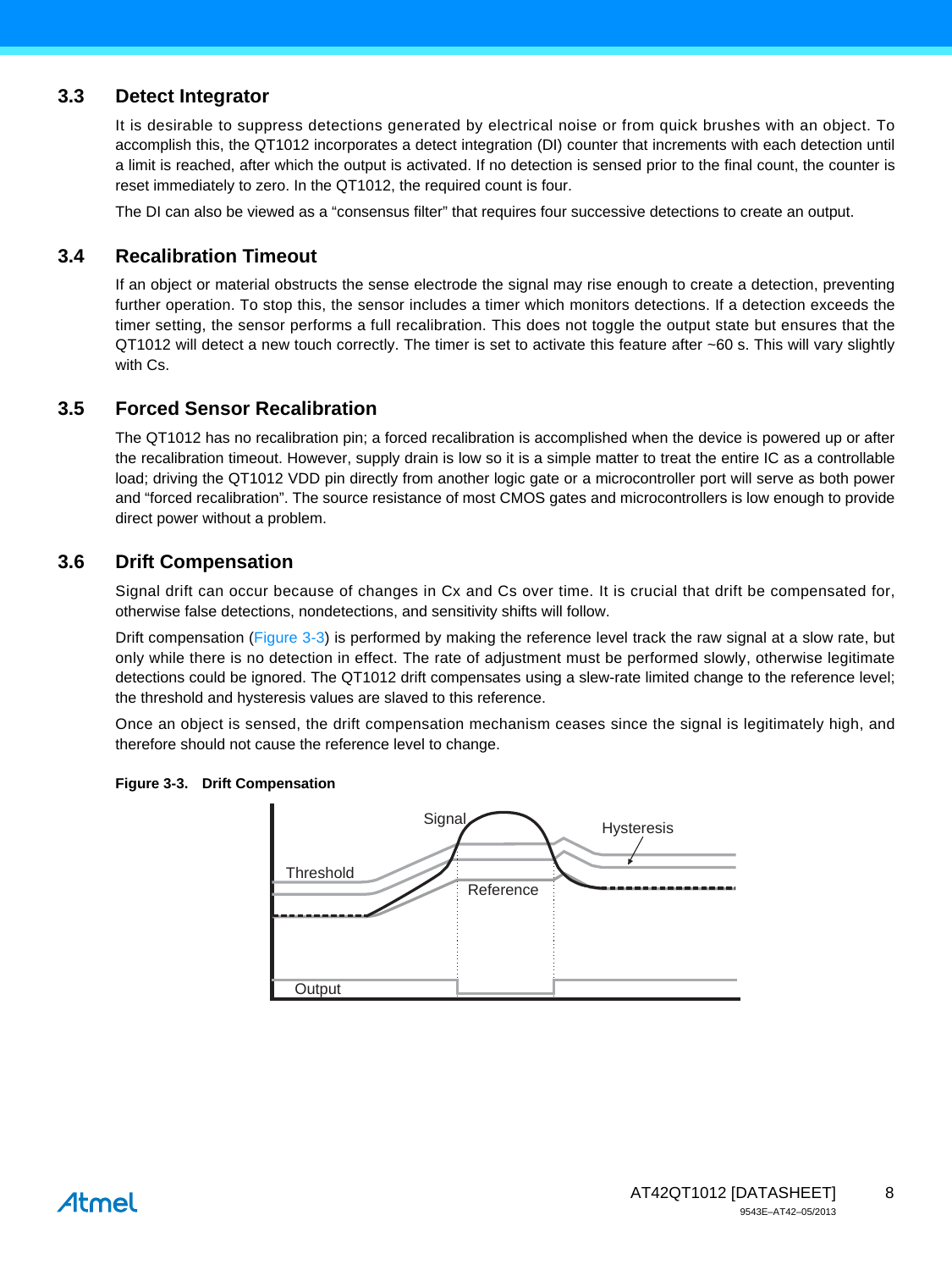The QT1012 drift compensation is asymmetric; the reference level drift-compensates in one direction faster than it does in the other. Specifically, it compensates faster for decreasing signals than for increasing signals. Increasing signals should not be compensated for quickly, since an approaching finger could be compensated for partially or entirely before even approaching the sense electrode. However, an obstruction over the sense pad, for which the sensor has already made full allowance, could suddenly be removed leaving the sensor with an artificially elevated reference level and thus become insensitive to touch. In this latter case, the sensor will compensate for the object's removal very quickly.

With large values of Cs and small values of Cx, drift compensation will appear to operate more slowly than with the converse. Note that the positive and negative drift compensation rates are different.

#### **3.7 Response Time**

The QT1012 response time is highly dependent on the run mode and burst length, which in turn is dependent on Cs and Cx. With increasing Cs, response time slows, while increasing levels of Cx reduce response time.

#### **3.8 Spread Spectrum**

The QT1012 modulates its internal oscillator by  $\pm$ 7.5% during the measurement burst. This spreads the generated noise over a wider band, reducing emission levels. This also reduces susceptibility since there is no longer a single fundamental burst frequency.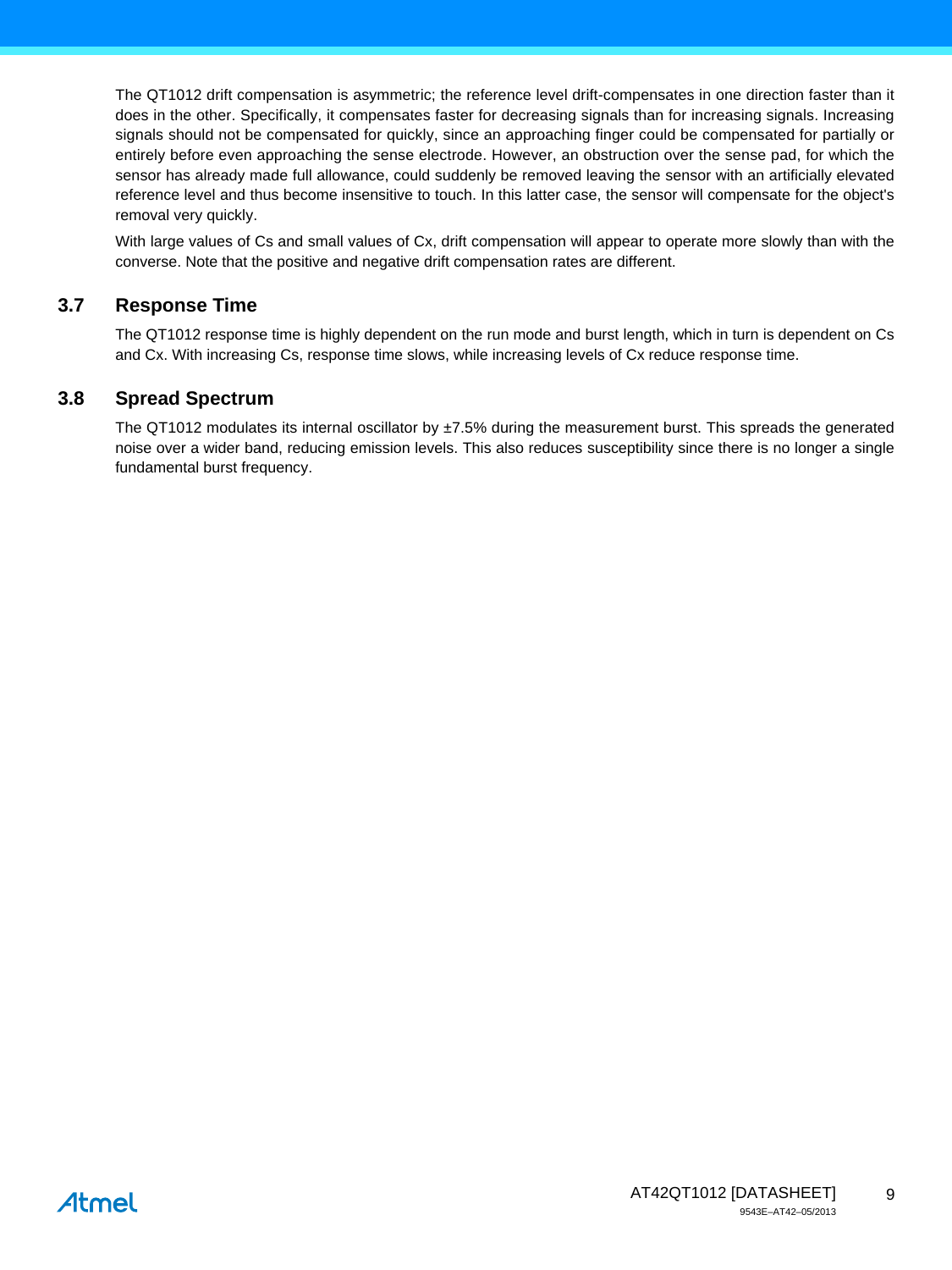### <span id="page-9-0"></span>**3.9 Output Polarity Selection**

The output (OUT pin) of the QT1012 can be configured to have an active high or active low output by means of the output configuration resistor Rop. The resistor is connected between the output and either Vss or Vdd (see [Figure 3-](#page-9-1) [4](#page-9-1) and [Table 3-1\)](#page-9-2). A typical value for Rop is 100 k $\Omega$ .

#### <span id="page-9-1"></span>**Figure 3-4. Output Polarity (6-pin SOT23)**



#### <span id="page-9-2"></span>**Table 3-1. Output Configuration**

| Name (Vop) | <b>Function (Output Polarity)</b> |  |  |
|------------|-----------------------------------|--|--|
| Vss        | Active high                       |  |  |
| hbV        | Active low                        |  |  |

**Note:** Some devices, such as Digital Transistors, have an internal biasing network that will naturally pull the OUT pin to its inactive state. If these are being used then the resistor Rop is not required (see [Figure 3-5\)](#page-10-2).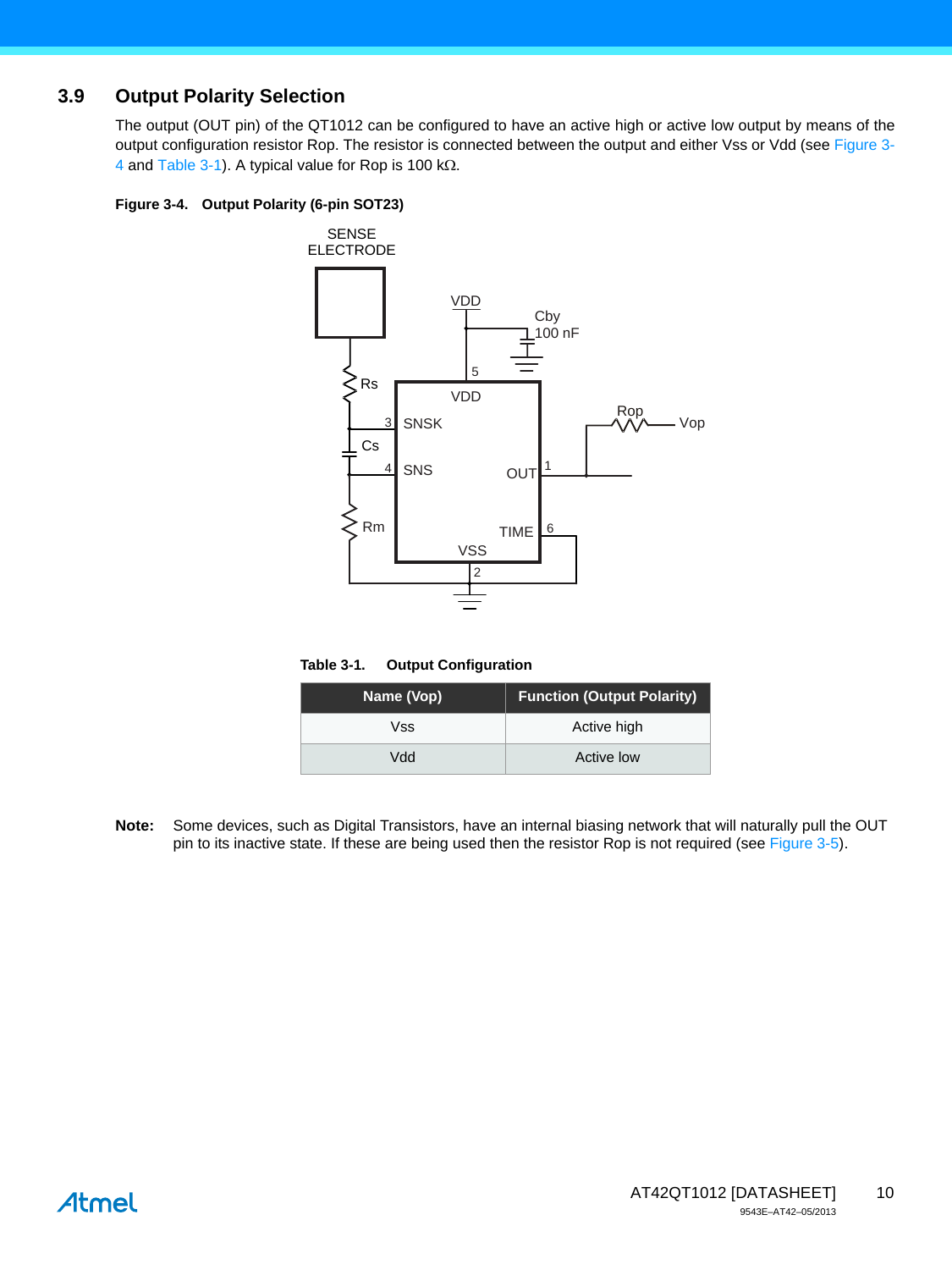<span id="page-10-2"></span>**Figure 3-5. Output Connected to Digital Transistor (6-pin SOT23)** 



#### **3.10 Output Drive**

The OUT pin can sink or source up to 2 mA. When a large value of Cs (>20 nF) is used the OUT current should be limited to <1 mA to prevent gain-shifting side effects, which happen when the load current creates voltage drops on the die and bonding wires; these small shifts can materially influence the signal level to cause detection instability.

#### <span id="page-10-0"></span>**3.11 Auto-Off Delay**

#### **3.11.1 Introduction**

In addition to toggling the output on/off with a key touch, the QT1012 can automatically switch the output off after a time, typically ±10 percent of the nominal stated time. This feature can be used to save power in situations where the switched device could be left on inadvertently.

The QT1012 has:

- three predefined delay times ([Section 3.11.2](#page-10-1))
- the ability to set a user-programmed delay [\(Section 3.11.3 on page 13\)](#page-12-1)
- the ability to override the auto-off delay [\(Section 3.11.5 on page 17](#page-16-0))

The TIME and SNS pins are used to configure the Auto-off delay and must always be connected in one of the ways described in [Section 3.11.2.](#page-10-1)

#### <span id="page-10-1"></span>**3.11.2 Auto-off – Predefined Delay**

To configure the predefined delay the TIME pin is hard wired to Vss, Vdd or OUT as shown in [Table 3-2 on page 12](#page-11-0) and [Table 3-3 on page 12](#page-11-1). This provides nominal values of 15 minutes, 60 minutes or infinity (remains on until toggled off).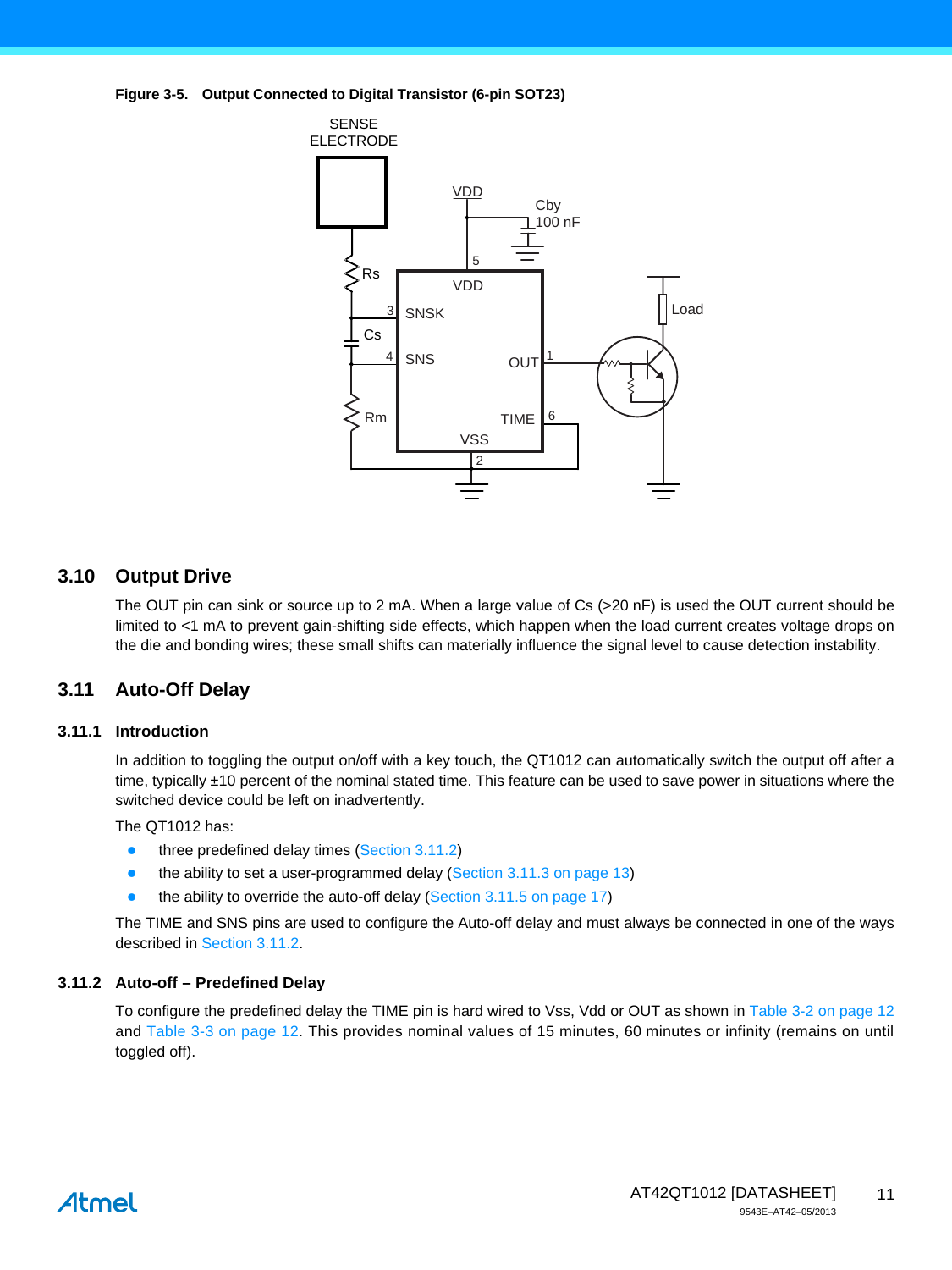A single 1  $M\Omega$  resistor (Rm) is connected between the SNS pin and the logic level Vm to provide three auto-off functions: delay multiplication, delay override and delay retriggering. On power-up the logic level at Vm is assessed and the delay multiplication factor is set to x1 or x24 accordingly (see [Figure 3-6 on page 12,](#page-11-2) [Table 3-2 on page 12](#page-11-0) and [Table 3-3 on page 12\)](#page-11-1). At the end of each acquisition cycle the logic level of Vm is monitored to see if an Autooff delay override is required (see [Section 3.11.5 on page 17](#page-16-0)).

Setting the delay multiplier to x24 will decrease the key sensitivity. To compensate, it may be necessary to increase the value of Cs.

#### <span id="page-11-2"></span>**Figure 3-6. Predefined Delay**



<span id="page-11-0"></span>**Table 3-2. Predefined Auto-off Delay (Active High Output)**

| Vt  | Auto-off Delay $(t_0)$                    |
|-----|-------------------------------------------|
| Vss | Infinity (remain on until toggled to off) |
| Vdd | 15 minutes                                |
| OUT | 60 minutes                                |

#### <span id="page-11-1"></span>**Table 3-3. Predefined Auto-off Delay (Active Low Output)**

| Vt  | Auto-off Delay $(t_0)$                    |
|-----|-------------------------------------------|
| Vss | 15 minutes                                |
| Vdd | Infinity (remain on until toggled to off) |
| OUT | 60 minutes                                |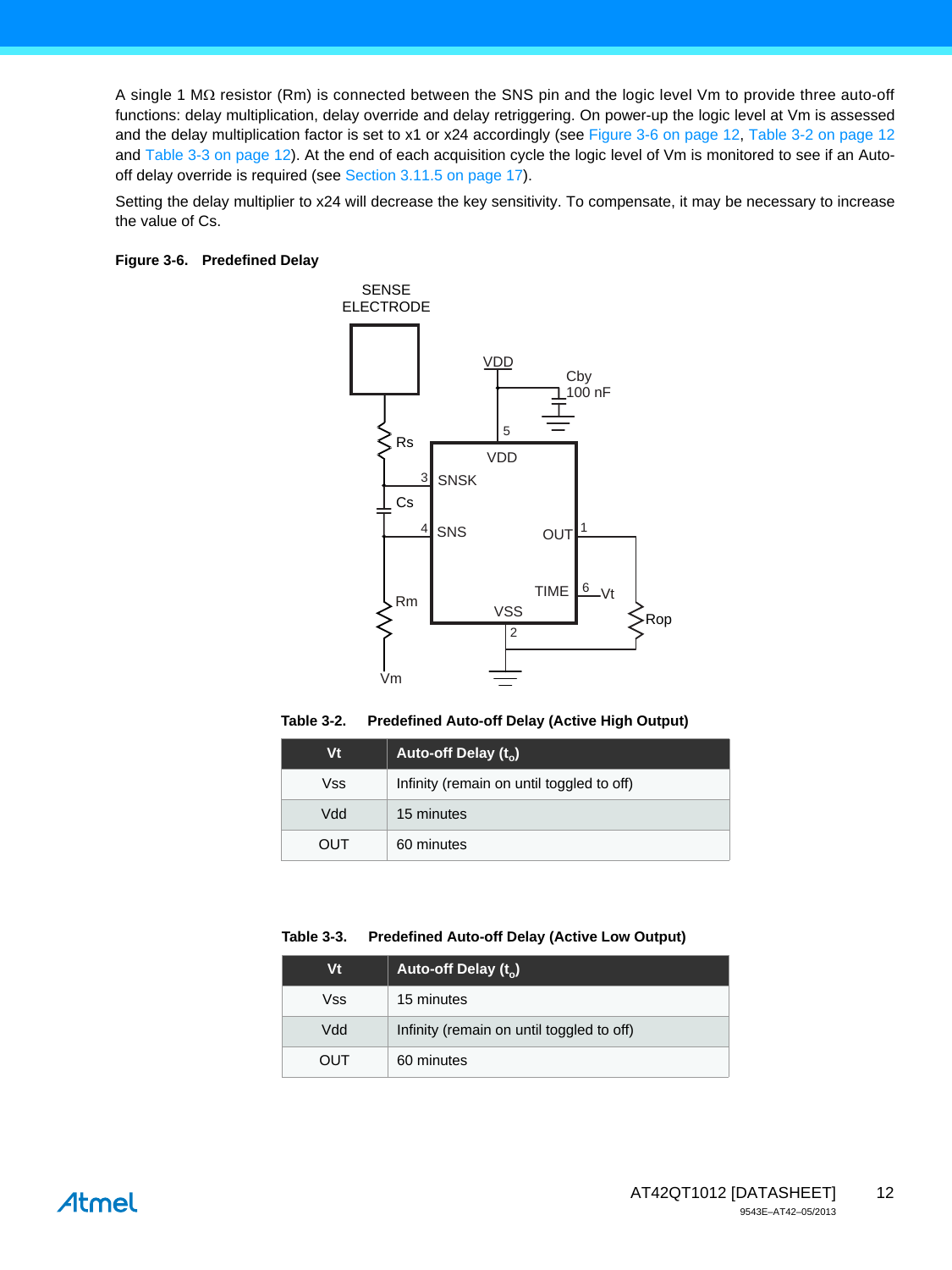**Table 3-4. Auto-off Delay Multiplier**

| Vm  | <b>Auto-off Delay Multiplier</b> |
|-----|----------------------------------|
| Vss | $t_{o}$ $\times$ 1               |
| Vdd | $t_{o} \times 24$                |

#### <span id="page-12-1"></span>**3.11.3 Auto-off – User-programmed Delay**

If a user-programmed delay is required, a RC network (resistor and capacitor) can be used to set the auto-off delay (see [Table 3-5 on page 14](#page-13-1) and [Figure 3-7 on page 13](#page-12-2)). The delay time is dependent on the RC time constant (Rt × Ct), the output polarity and the supply voltage. [Section 3.11.4 on page 13](#page-12-0) gives full details of how to configure the QT1012 to have auto-off delay times ranging from minutes to hours.

#### <span id="page-12-2"></span>**Figure 3-7. Programmable Delay**



#### <span id="page-12-0"></span>**3.11.4 Configuring the User-programmed Auto-off Delay**

The QT1012 can be configured to give auto-off delays ranging from minutes to hours by means of a simple RC network and the delay multiplier input.

With the delay multiplier set at x1 the auto-off delay is calculated as follows:

Delay value = integer value of  $\frac{Rt \times Ct}{K}$  x 15 seconds

and Rt  $\times$  Ct =  $\frac{Delay \times K}{15}$ 

**Note:** Rt is in kΩ, Ct is in nF, Delay is in seconds. K values are obtained from [Figure 3-8 on page 14](#page-13-0). To ensure correct operation it is recommended that the value of  $\frac{Rt \times Ct}{K}$  is between 4 and 240.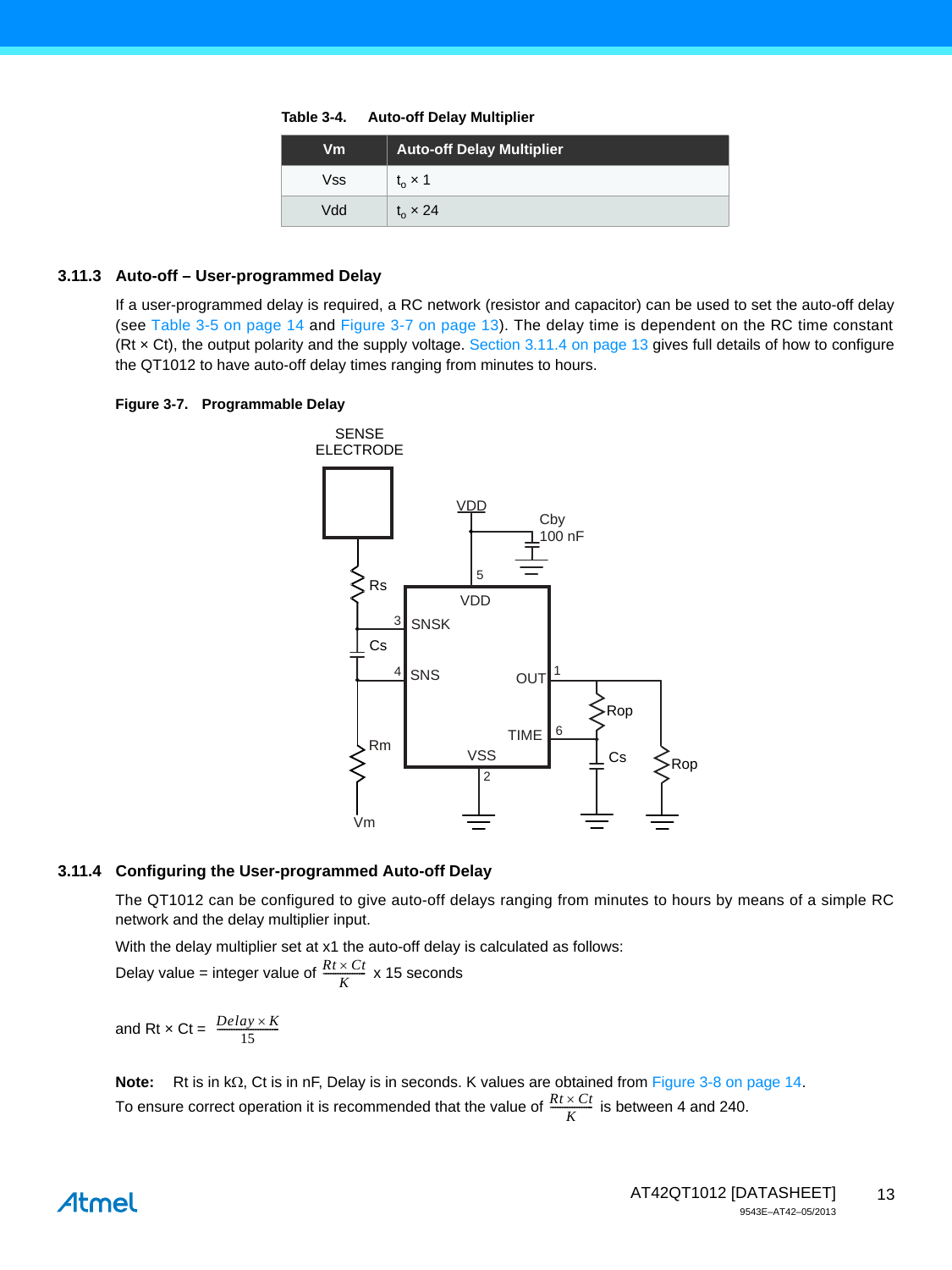Values outside this range may be interpreted as the hard wired options TIME linked to OUT and TIME linked to "off" respectively, causing the QT1012 to use the relevant predefined auto-off delays.

| <b>Output Type</b> | <b>Auto-off Delay (Seconds)</b> |
|--------------------|---------------------------------|
| Active high        | $(Rt \times Ct \times 15)/19$   |
| Active low         | $(Rt \times Ct \times 15)/22$   |

<span id="page-13-1"></span>**Table 3-5. Programmable Auto-off Delay (Example) Vm = Vss (delay multiplier = 1), Vdd = 3.5 V**

K values (19 and 22) are obtained from [Figure 3-8 on page 14.](#page-13-0) **Note:** Rt is in  $k\Omega$ , Ct is in nF.

<span id="page-13-0"></span>**Figure 3-8. Typical Values of K Versus Supply Voltage**



The charts in [Figure 3-8](#page-13-0) show typical values of K versus supply voltage for a QT1012 with active high or active low output.

#### **Example using the formula to calculate Rt and Ct**

Requirements:

- Active high output (Vop connected to VSS)
- Auto-off delay nominal 45 minutes
- $VDD = 3.5 V$

Proceed as follows:

- 1. Calculate Auto-off delay in seconds 45 x 60 = 2700
- 2. Obtain K from Figure  $3-8$ , K = 22.8
- 3. Calculate Rt  $\times$  Ct =  $\frac{2700 \times 22.8}{15}$  = 4104
- 4. Decide on a value for Rt or Ct (for example,  $Ct = 47$  nF)
- 5. Calculate Rt =  $\frac{4104}{47}$  = 87 k  $\frac{4104}{47}$

6. Verify that 
$$
\frac{RtxCt}{K}
$$
 = 179 (which is between 4 and 240)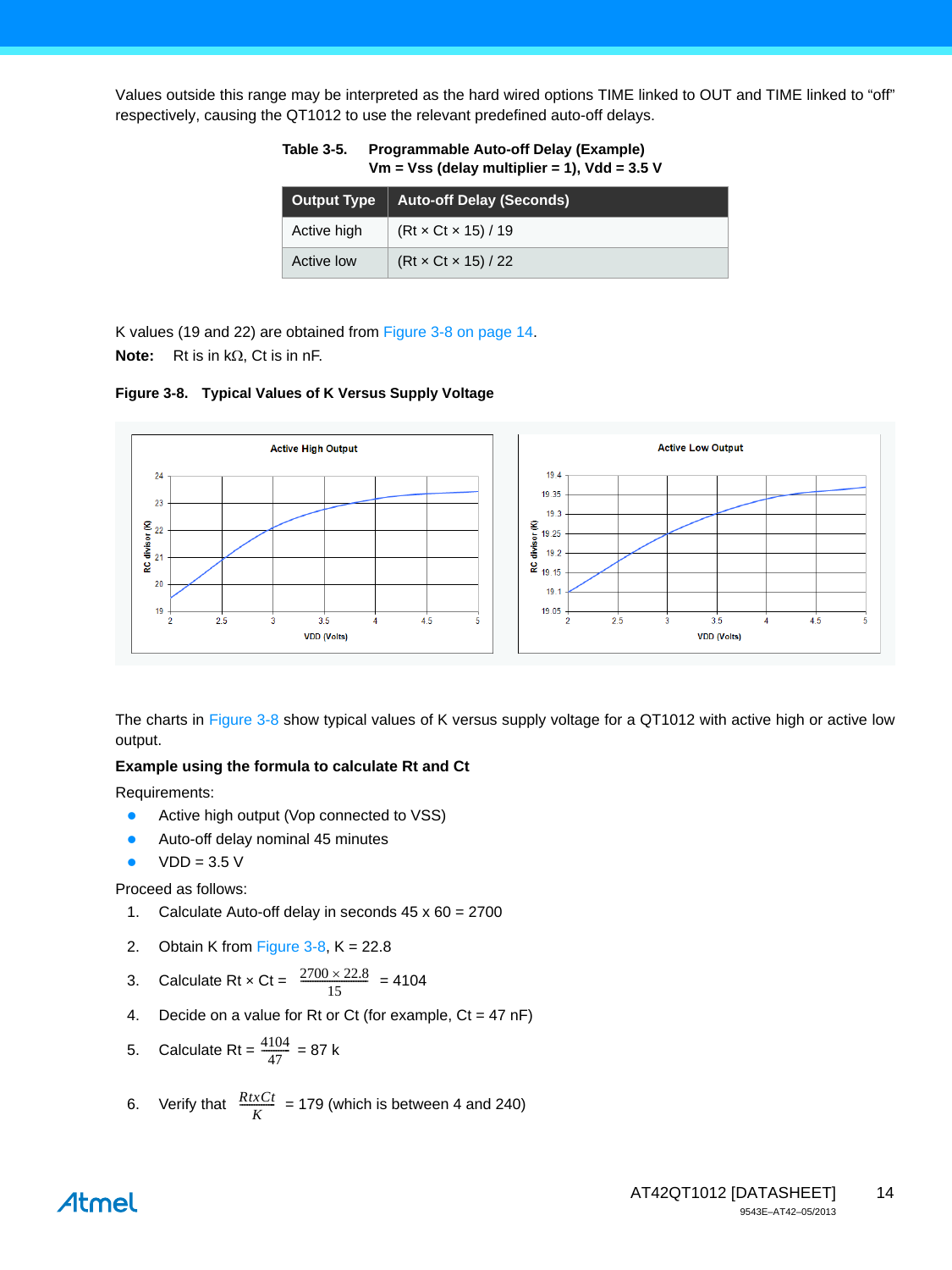As an alternative to calculation, [Figure 3-9](#page-14-0) and [Figure 3-10 on page 16](#page-15-0) show charts of typical curves of auto-off delay against resistor and capacitor values for active high and active low outputs at various values of VDD (delay multiplier  $= x1$ ).



<span id="page-14-0"></span>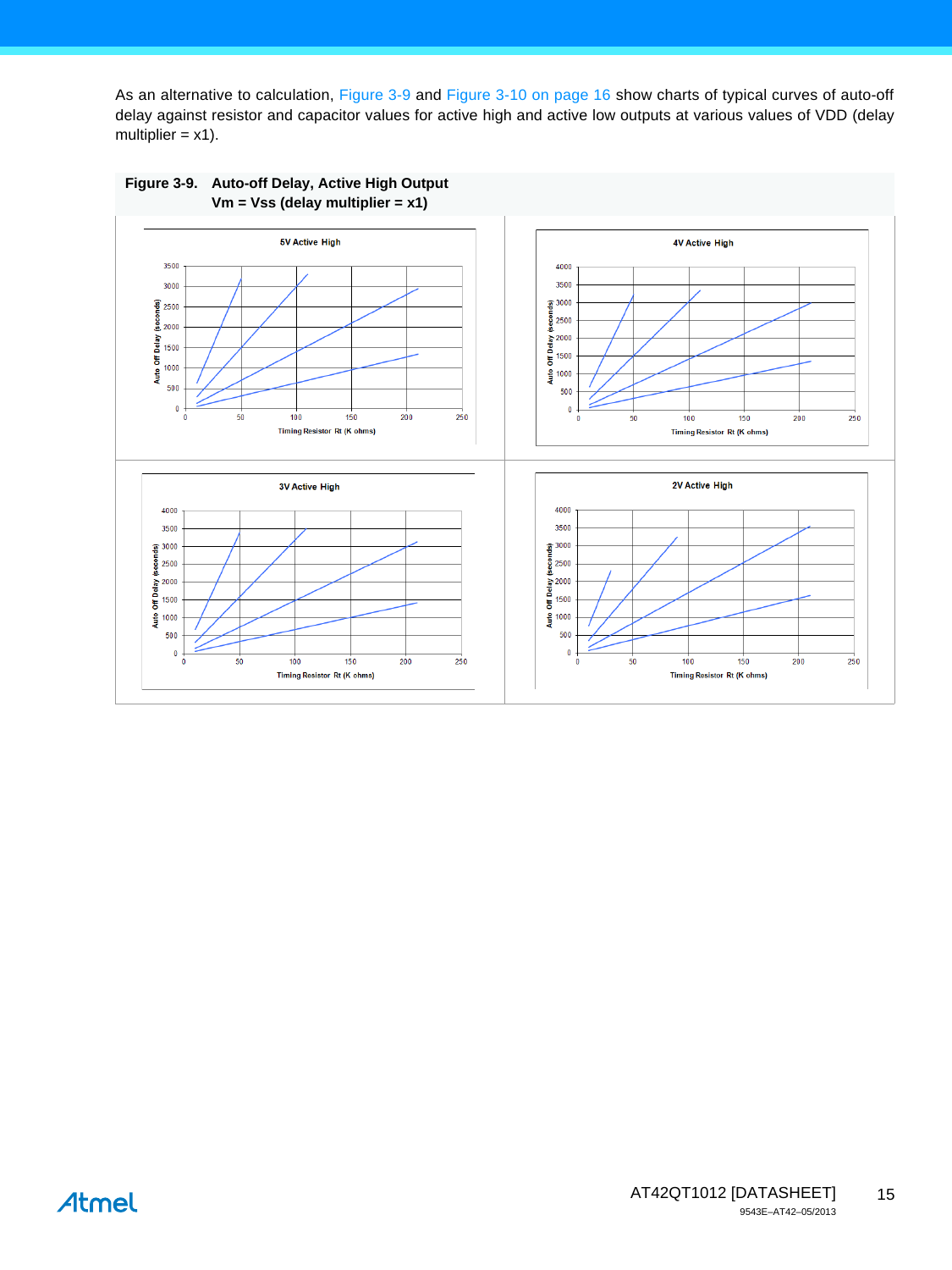<span id="page-15-0"></span>

#### **Example using a chart to calculate Rt and Ct**

Requirements:

- **•** Active low output (Vop connected to VSS)
- Auto-off delay 25 minutes
- $VDD = 4 V$

- 1. Calculate Auto-off delay in seconds  $25 \times 60 = 1500$ .
- 2. Find  $\frac{1500}{1}$  = 1500 on the 4 V chart in [Figure 3-10](#page-15-0).
- 3. This shows the following suitable Ct / Rt combinations:
	- $\bullet$  100 nF / 20 kΩ
	- $\bullet$  47 nF / 40 kΩ
	- $\bullet$  22 nF / 90 kΩ
	- $\bullet$  10 nF / 190 k $\Omega$
	- **Note:** The Auto-off delay times shown are nominal and will vary from chip to chip and with capacitor and resistor tolerance.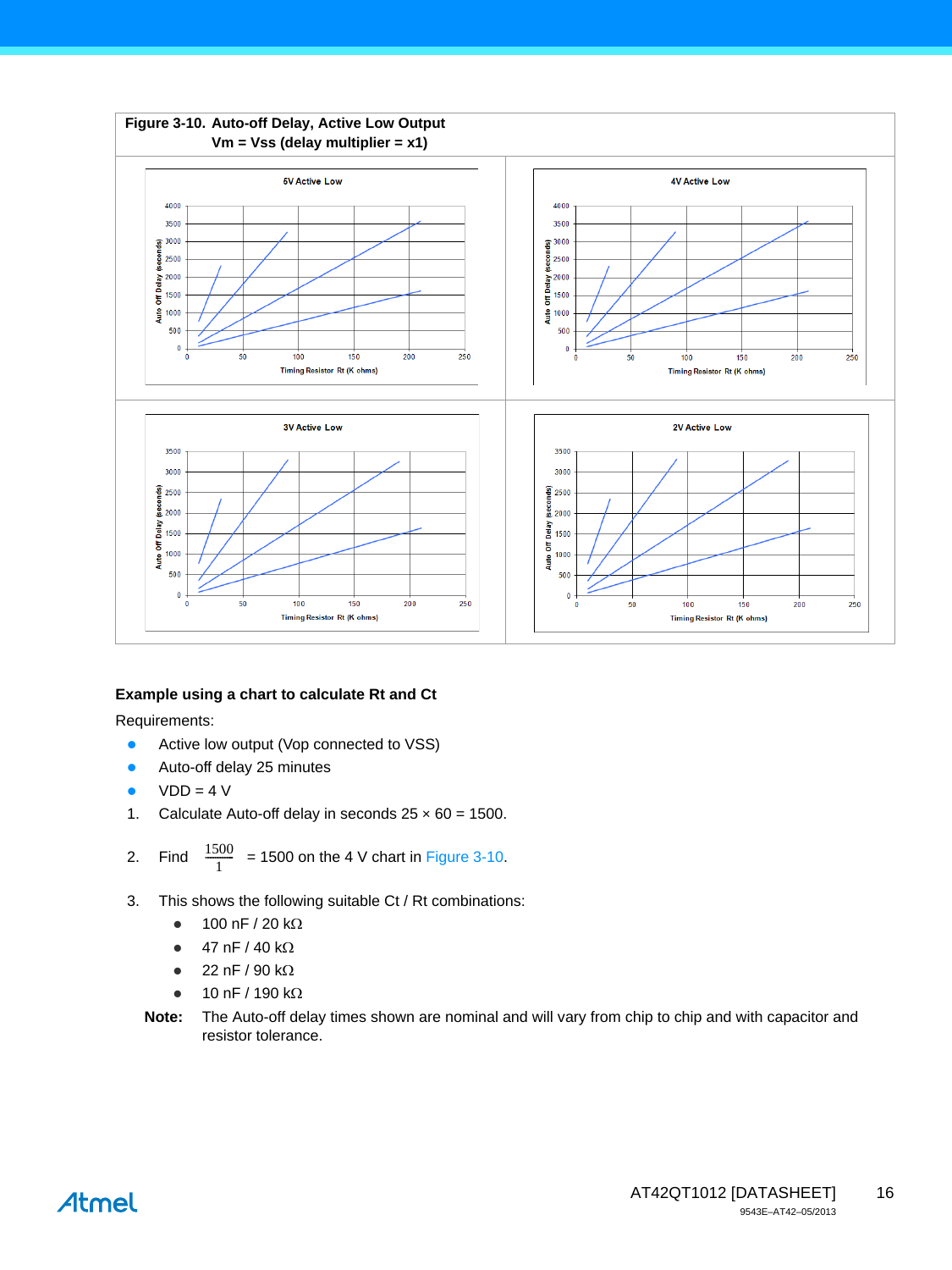#### <span id="page-16-0"></span>**3.11.5 Auto-off – Overriding the Auto-off Delay**

In normal operation the QT1012 output is turned off automatically after the auto-off delay. In some applications it may be useful to extend the auto-off delay ("sustain" function) or to switch the output off immediately ("cancel" function). This can be achieved by pulsing the voltage on the delay multiplier resistor Rm as shown in [Figure 3-11](#page-16-1) and [Figure 3-12 on page 18](#page-17-0).

To ensure the pulse is detected it must be present for typical times as shown in [Table 3-6.](#page-16-2)

<span id="page-16-2"></span>**Table 3-6. Time Delay Pulse**

| <b>Pulse Duration</b>                          | <b>Action</b>                                                                                                 |  |  |
|------------------------------------------------|---------------------------------------------------------------------------------------------------------------|--|--|
| $tp$ – series of short pulses, typically 65 ms | "Sustain"/retrigger (reload auto-off delay counter)                                                           |  |  |
| $tp$ – long pulse, typically 250 ms            | "Cancel"/switch output to off state and inhibit further<br>touch detection until Vm returns to original state |  |  |

While Vm is held in the override state the QT1012 inhibits bursts and waits for Vm to return to its original state. When Vm returns to its original state the QT1012 performs a sensor recalibration before continuing in its current output state.

#### <span id="page-16-1"></span>**Figure 3-11. Override Pulse (Delay Multiplier x1)**



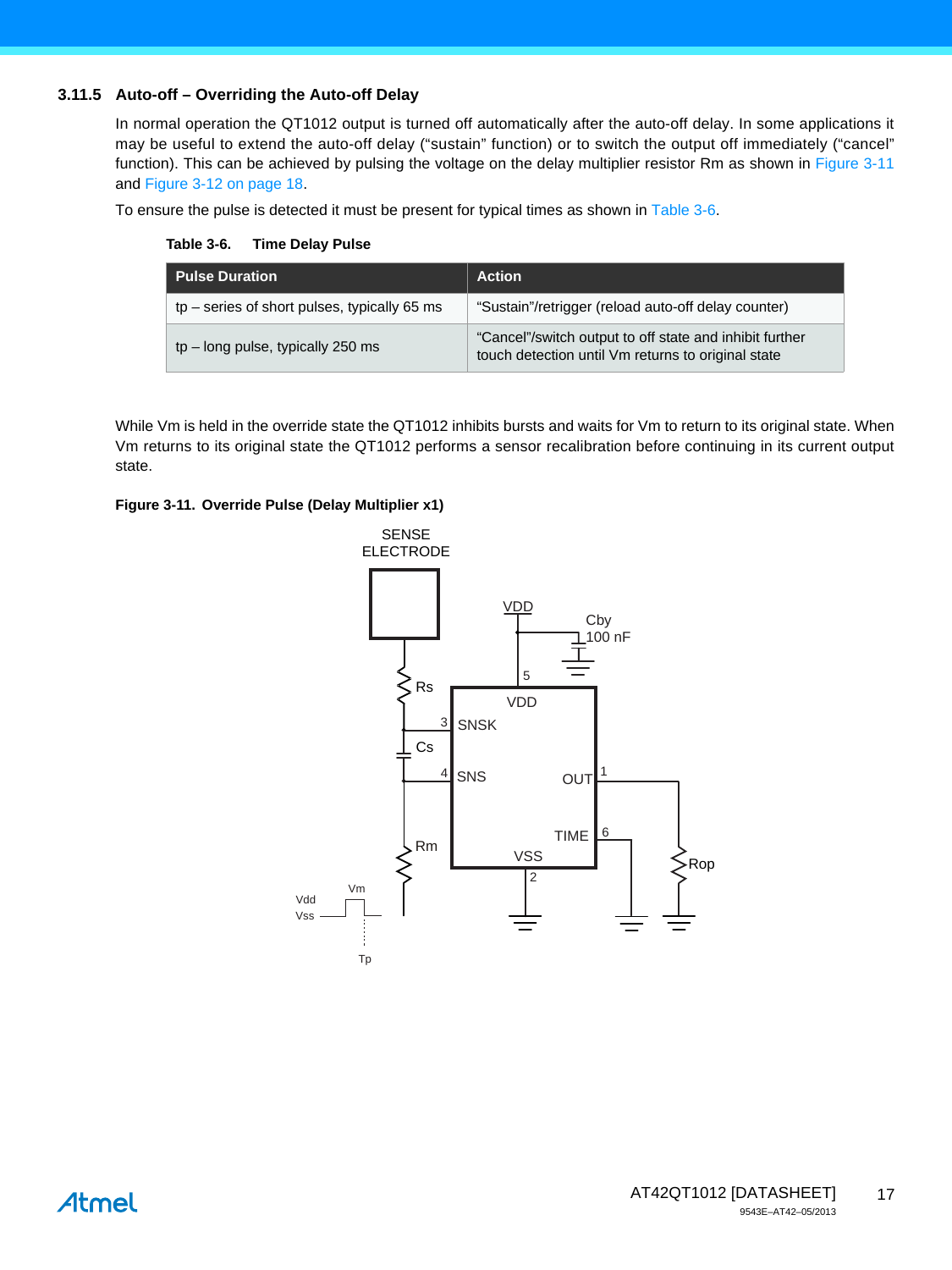<span id="page-17-0"></span>**Figure 3-12. Override Pulse (Delay Multiplier x24)** 





<span id="page-17-1"></span>**Figure 3-13. Overriding Auto-off** 



P - override (reload auto off delay)

O - switch output off (toff burst time + 50ms)<br>C - sensor recalibration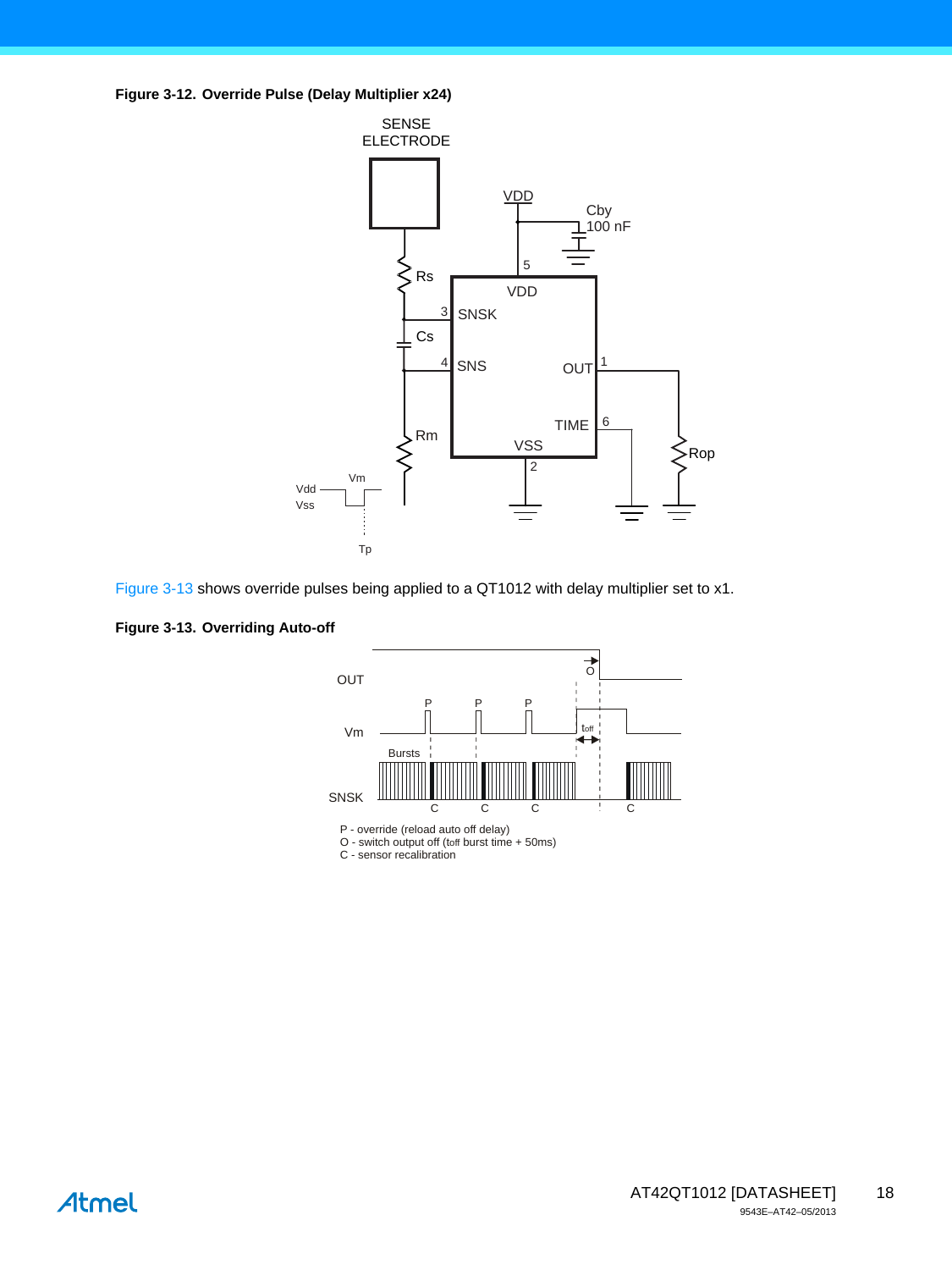# **3.12 Examples of Typical Applications**

#### **Figure 3-14. Application 1:**

**Active low, driving PNP transistor, auto-off time 375 s x 24 = 9000 s = 2.5 hours** 



Auto-off time obtained from 3 V chart in [Figure 3-10 on page 16](#page-15-0)

# **Figure 3-15. Application 2:**

**Active high, driving high impedance, auto-off time 315 s x 1 = 5.25 minutes** 



Auto-off time obtained from 5 V chart in [Figure 3-9 on page 15](#page-14-0)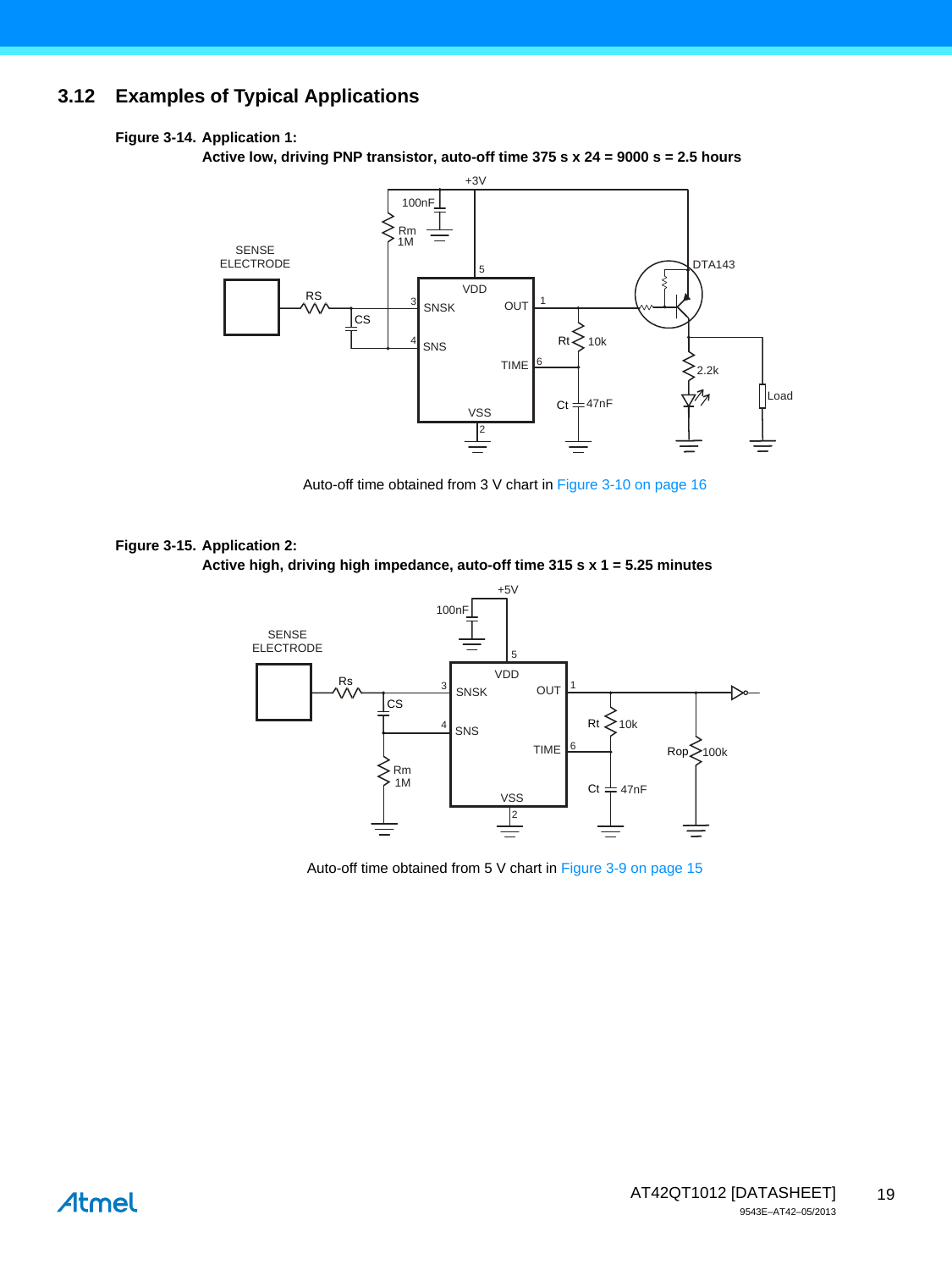# **4. Circuit Guidelines**

#### **4.1 More Information**

Refer to Application Note QTAN0002, *Secrets of a Successful QTouch Design* and the *Touch Sensors Design Guide* (both downloadable from the Atmel website), for more information on construction and design methods.

#### <span id="page-19-1"></span>**4.2 Sample Capacitor**

Cs is the charge sensing sample capacitor. The required Cs value depends on the thickness of the panel and its dielectric constant. Thicker panels require larger values of Cs. Typical values are 2.2 nF to 50 nF depending on the sensitivity required; larger values of Cs demand higher stability and better dielectric to ensure reliable sensing.

The Cs capacitor should be a stable type, such as X7R ceramic or PPS film. For more consistent sensing from unit to unit, 5% tolerance capacitors are recommended. X7R ceramic types can be obtained in 5% tolerance at little or no extra cost. In applications where high sensitivity (long burst length) is required the use of PPS capacitors is recommended.

For battery powered operation a higher value sample capacitor may be required.

#### <span id="page-19-2"></span>**4.3 Rs Resistor**

Series resistor Rs is in line with the electrode connection and should be used to limit ESD currents and to suppress radio frequency interference (RFI). It should be approximately 4.7 k $\Omega$  to 33 k $\Omega$ .

Although this resistor may be omitted, the device may become susceptible to external noise or RFI. See Application Note QTAN0002, *Secrets of a Successful QTouch Design*, for details of how to select these resistors.

### <span id="page-19-3"></span>**4.4 Power Supply and PCB Layout**

See [Section 5.2 on page 22](#page-21-0) for the power supply range.

If the power supply is shared with another electronic system, care should be taken to ensure that the supply is free of digital spikes, sags, and surges which can adversely affect the QT1012. The QT1012 will track slow changes in Vdd, but it can be badly affected by rapid voltage fluctuations. It is highly recommended that a separate voltage regulator be used just for the QT1012 to isolate it from power supply shifts caused by other components.

If desired, the supply can be regulated using a Low Dropout (LDO) regulator, although such regulators often have poor transient line and load stability. See Application Note QTAN0002, *Secrets of a Successful QTouch Design*, for further information on power supply considerations.

**Parts placement:** The chip should be placed to minimize the SNSK trace length to reduce low frequency pickup, and to reduce stray Cx which degrades gain. The Cs and Rs resistors (see [Figure 1-1 on page 4](#page-3-0)) should be placed as close to the body of the chip as possible so that the trace between Rs and the SNSK pin is very short, thereby reducing the antenna-like ability of this trace to pick up high frequency signals and feed them directly into the chip. A ground plane can be used under the chip and the associated discrete components, but the trace from the Rs resistor and the electrode should not run near ground, to reduce loading.

For best EMC performance the circuit should be made entirely with SMT components.

**Electrode trace routing:** Keep the electrode trace (and the electrode itself) away from other signal, power, and ground traces including over or next to ground planes. Adjacent switching signals can induce noise onto the sensing signal; any adjacent trace or ground plane next to, or under, the electrode trace will cause an increase in Cx load and desensitize the device.

<span id="page-19-0"></span>**Bypass Capacitor: Important** – For proper operation a 100 nF (0.1 µF) ceramic bypass capacitor must be used directly between Vdd and Vss, to prevent latch-up if there are substantial Vdd transients; for example, during an ESD event. The bypass capacitor should be placed very close to the VSS and VDD pins.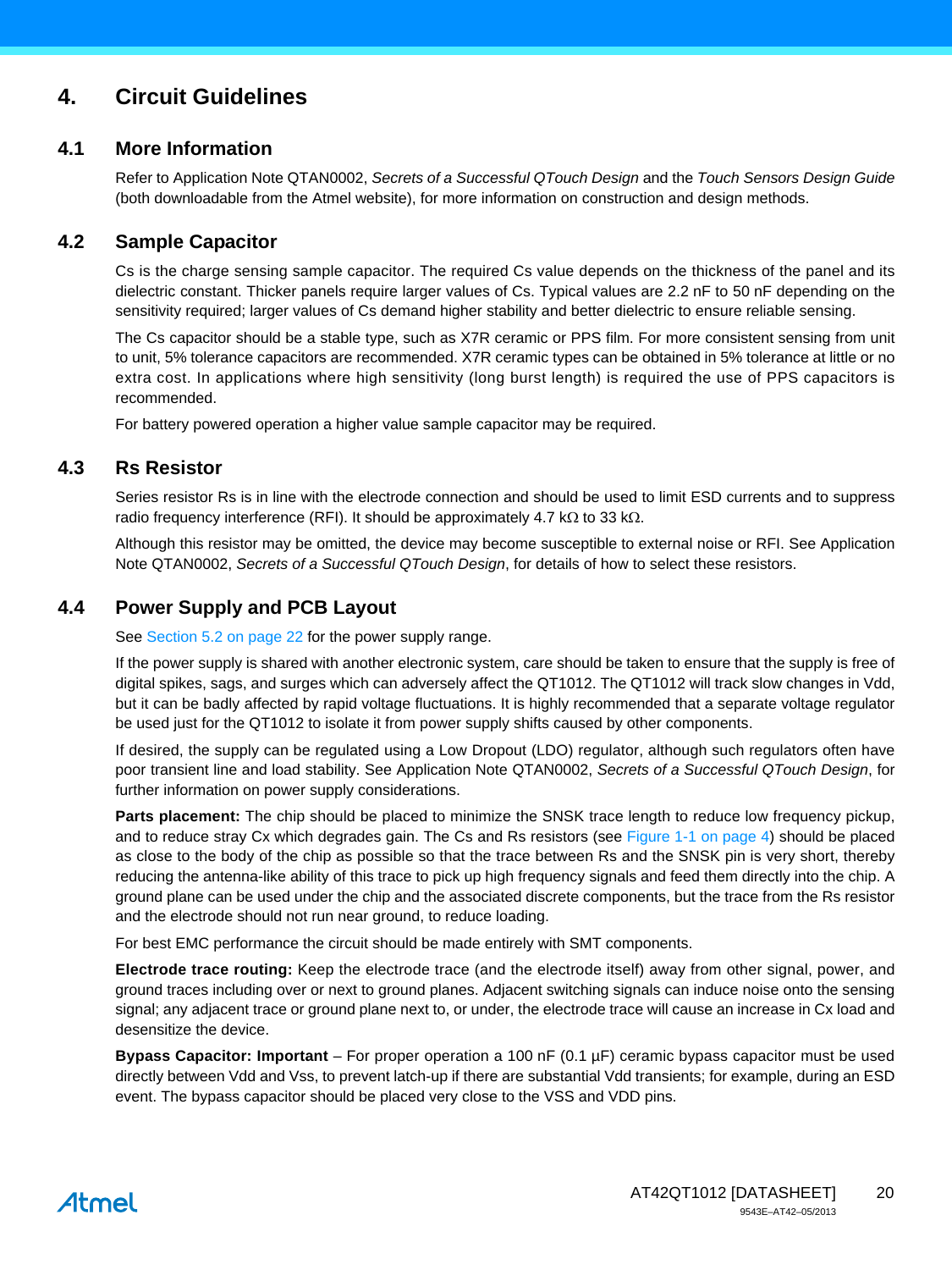### **4.5 Power On**

On initial power up, the QT1012 requires approximately 250 ms to power on to allow power supplies to stabilize. During this time the OUT pin state is not valid and should be ignored.

Note that recalibration takes approximately 200 ms, so the QT1012 takes approximately 450 ms in total from initial power on to become active.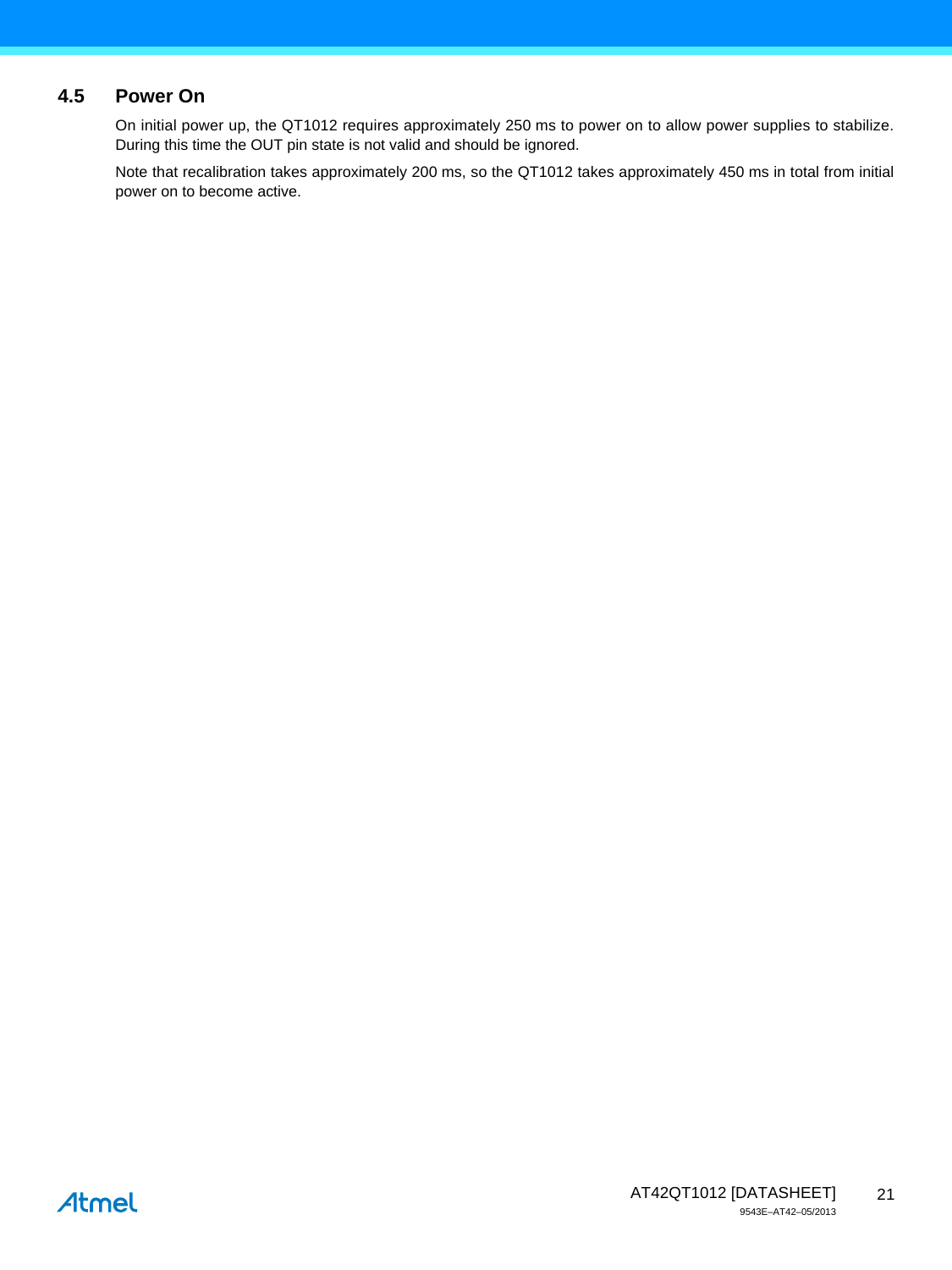# **5. Specifications**

### **5.1 Absolute Maximum Specifications**

| Operating temperature                                | $-40^{\circ}$ C to $+85^{\circ}$ C  |
|------------------------------------------------------|-------------------------------------|
| Storage temperature                                  | $-55^{\circ}$ C to $+125^{\circ}$ C |
| Vdd                                                  | 0 to $+6.5$ V                       |
| Max continuous pin current, any control or drive pin | $±20$ mA                            |
| Short circuit duration to Vss, any pin               | Infinite                            |
| Short circuit duration to Vdd, any pin               | Infinite                            |
| Voltage forced onto any pin                          | $-0.6$ V to (Vdd + 0.6) V           |



**CAUTION:** Stresses beyond those listed under *Absolute Maximum Specifications* may cause permanent damage to the device. This is a stress rating only and functional operation of the device at these or other conditions beyond those indicated in the operational sections of this specification is not implied. Exposure to absolute maximum specification conditions for extended periods may affect device reliability

# <span id="page-21-0"></span>**5.2 Recommended Operating Conditions**

| <b>V<sub>DD</sub></b>            | $+1.8$ to $+5.5$ V |
|----------------------------------|--------------------|
| Short-term supply ripple + noise | $±20$ mV           |
| Long-term supply stability       | $±100$ mV          |
| Cs value                         | 2.2 to 50 nF       |
| Cx value                         | 5 to 20 pF         |

# **5.3 AC Specifications**

Vdd =  $3.0V$ , Cs = 10 nF, Cx =  $5$  pF, Ta = recommended range, unless otherwise noted

| <b>Parameter</b>      | <b>Description</b>                                             | <b>Min</b> | <b>Typ</b> | <b>Max</b> | <b>Units</b> | <b>Notes</b>                                                                          |
|-----------------------|----------------------------------------------------------------|------------|------------|------------|--------------|---------------------------------------------------------------------------------------|
| <b>TRC</b>            | Recalibration time                                             |            | 200        |            | ms           | Cs, Cx dependent                                                                      |
| <b>T<sub>PC</sub></b> | Charge duration                                                |            | 3          |            | $\mu s$      | $±7.5\%$ spread spectrum variation                                                    |
| <b>TPT</b>            | Transfer duration                                              |            | 6          | —          | μs           | $±7.5\%$ spread spectrum variation                                                    |
| T <sub>G1</sub>       | Time between end of burst and<br>start of the next (Fast mode) |            | 2.6        |            | ms           |                                                                                       |
| T <sub>G2</sub>       | Time between end of burst and<br>start of the next (LP mode)   |            | 80         |            | ms           | Increases with decreasing VDD                                                         |
| T <sub>BL</sub>       | Burst length                                                   |            | 1.86       |            | ms           | V <sub>DD</sub> , Cs and Cx dependent. See<br>Section 4.2 for capacitor<br>selection. |
| <b>TR</b>             | Response time                                                  |            |            | 100        | ms           |                                                                                       |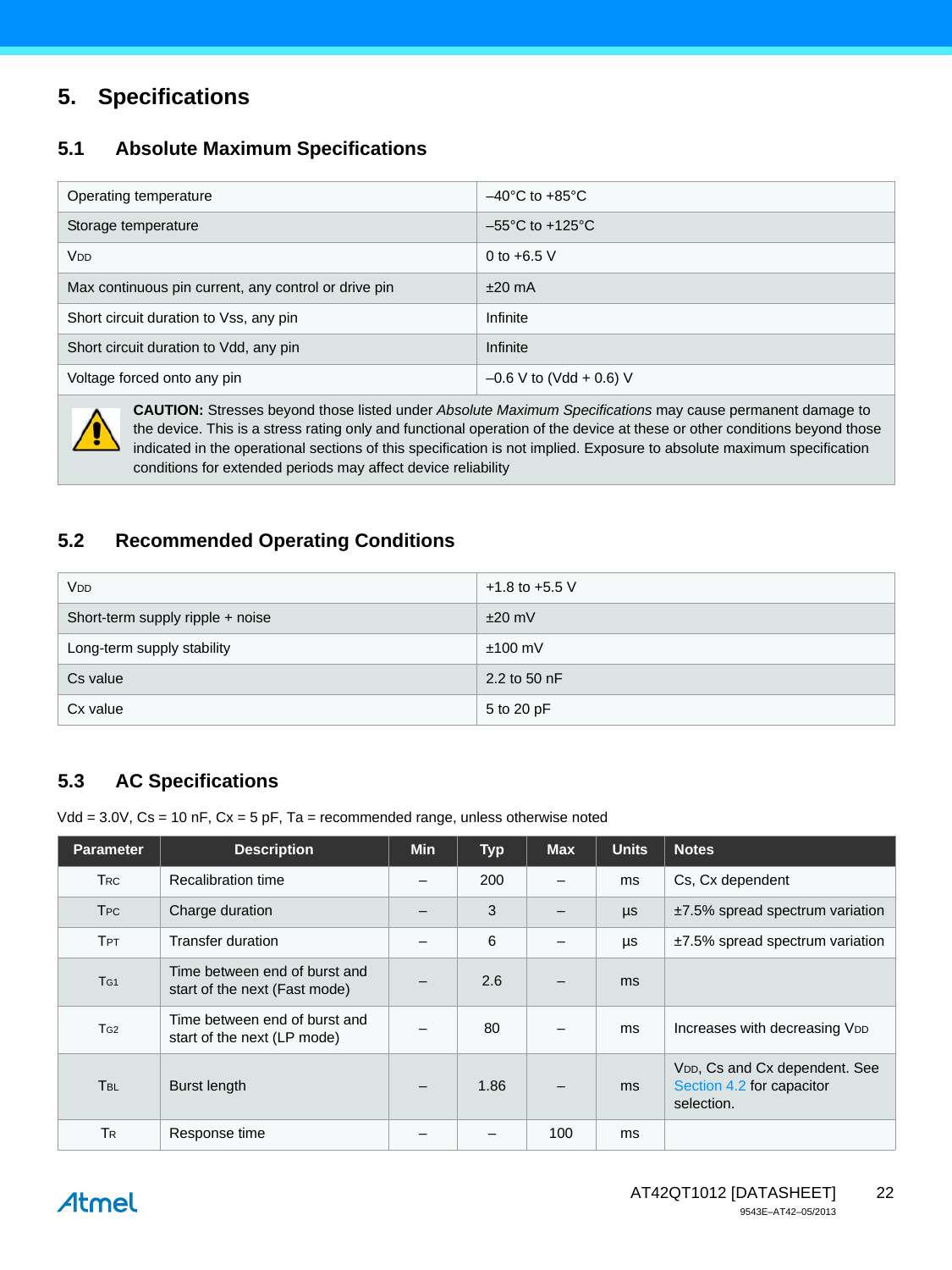# **5.4 Signal Processing**

|  |  |  | Vdd = $3.0V$ , Cs = 10 nF, Cx = 5 pF, Ta = recommended range, unless otherwise noted |
|--|--|--|--------------------------------------------------------------------------------------|
|--|--|--|--------------------------------------------------------------------------------------|

| <b>Description</b>      | <b>Min</b> | <b>Typ</b> | <b>Max</b> | <b>Units</b> | <b>Notes</b> |
|-------------------------|------------|------------|------------|--------------|--------------|
| Threshold differential  |            | 10         |            | counts       |              |
| <b>Hysteresis</b>       |            |            |            | counts       |              |
| Consensus filter length |            |            |            | samples      |              |

# **5.5 DC Specifications**

Vdd = 3.0V, Cs = 4.7 nF, Cx = 5 pF, short charge pulse, Ta = recommended range, unless otherwise noted

| <b>Parameter</b>      | <b>Description</b>     | Min                                    | <b>Typ</b>                  | <b>Max</b>                             | <b>Units</b> | <b>Notes</b>                                   |
|-----------------------|------------------------|----------------------------------------|-----------------------------|----------------------------------------|--------------|------------------------------------------------|
| <b>V<sub>DD</sub></b> | Supply voltage         | 1.8                                    |                             | 5.5                                    | $\vee$       |                                                |
| I <sub>DD</sub>       | Supply current         |                                        | 32<br>36<br>59<br>88<br>124 |                                        | μA           | 1.8V<br>2.0V<br>3.0V<br>4.0 V<br>5.0 V         |
| <b>VDDS</b>           | Supply turn-on slope   | 100                                    | —                           |                                        | V/s          | Required for proper start-up                   |
| VIL                   | Low input logic level  |                                        |                             | $0.2 \times V$ dd<br>$0.3 \times V$ dd | $\vee$       | $Vdd = 1.8 V - 2.4 V$<br>$Vdd = 2.4 V - 5.5 V$ |
| VHL                   | High input logic level | $0.7 \times V$ dd<br>$0.6 \times V$ dd |                             |                                        | $\vee$       | $Vdd = 1.8 V - 2.4 V$<br>$Vdd = 2.4 V - 5.5 V$ |
| <b>VOL</b>            | Low output voltage     |                                        |                             | 0.6                                    | $\vee$       | OUT, 4 mA sink                                 |
| <b>V</b> он           | High output voltage    | $Vdd - 0.7$                            |                             |                                        | $\vee$       | OUT, 1 mA source                               |
| <b>I</b> IL           | Input leakage current  |                                        |                             | ±1                                     | $\mu A$      |                                                |
| Cx                    | Load capacitance range | $\mathbf 0$                            | —                           | 100                                    | pF           |                                                |
| AR                    | Acquisition resolution |                                        | 9                           | 14                                     | <b>bits</b>  |                                                |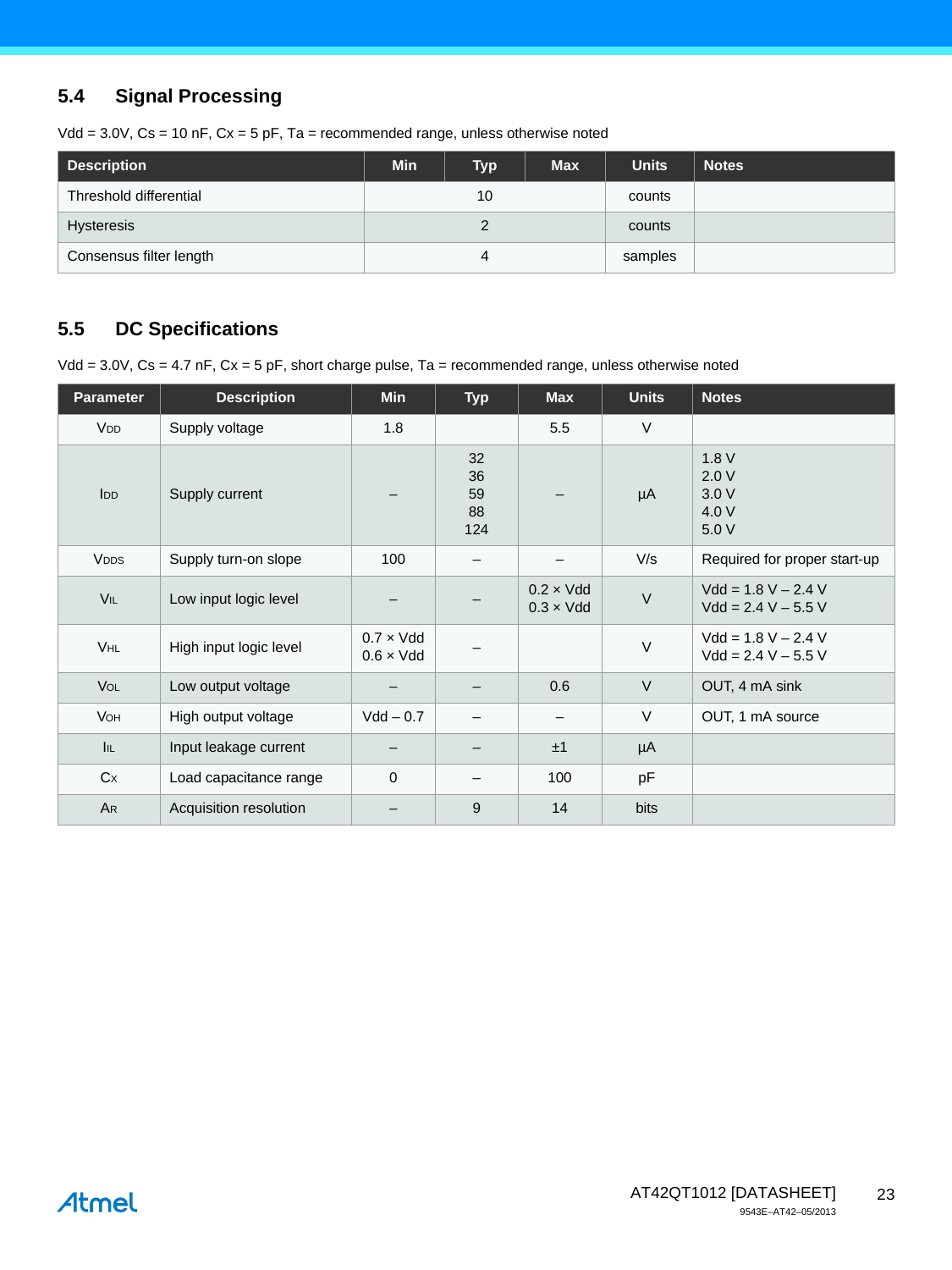### **5.6 Mechanical Dimensions**

#### **5.6.1 6-pin SOT23**

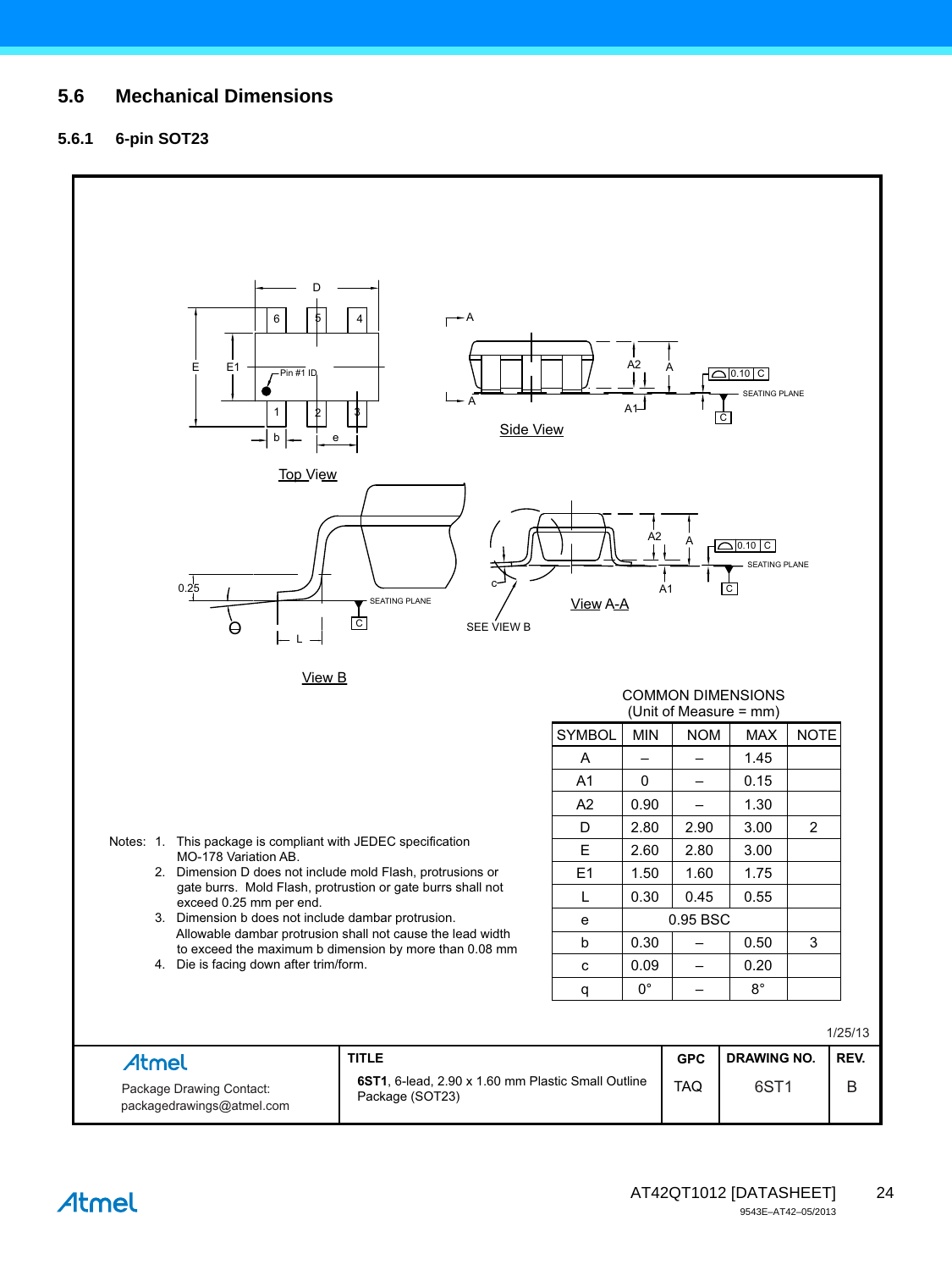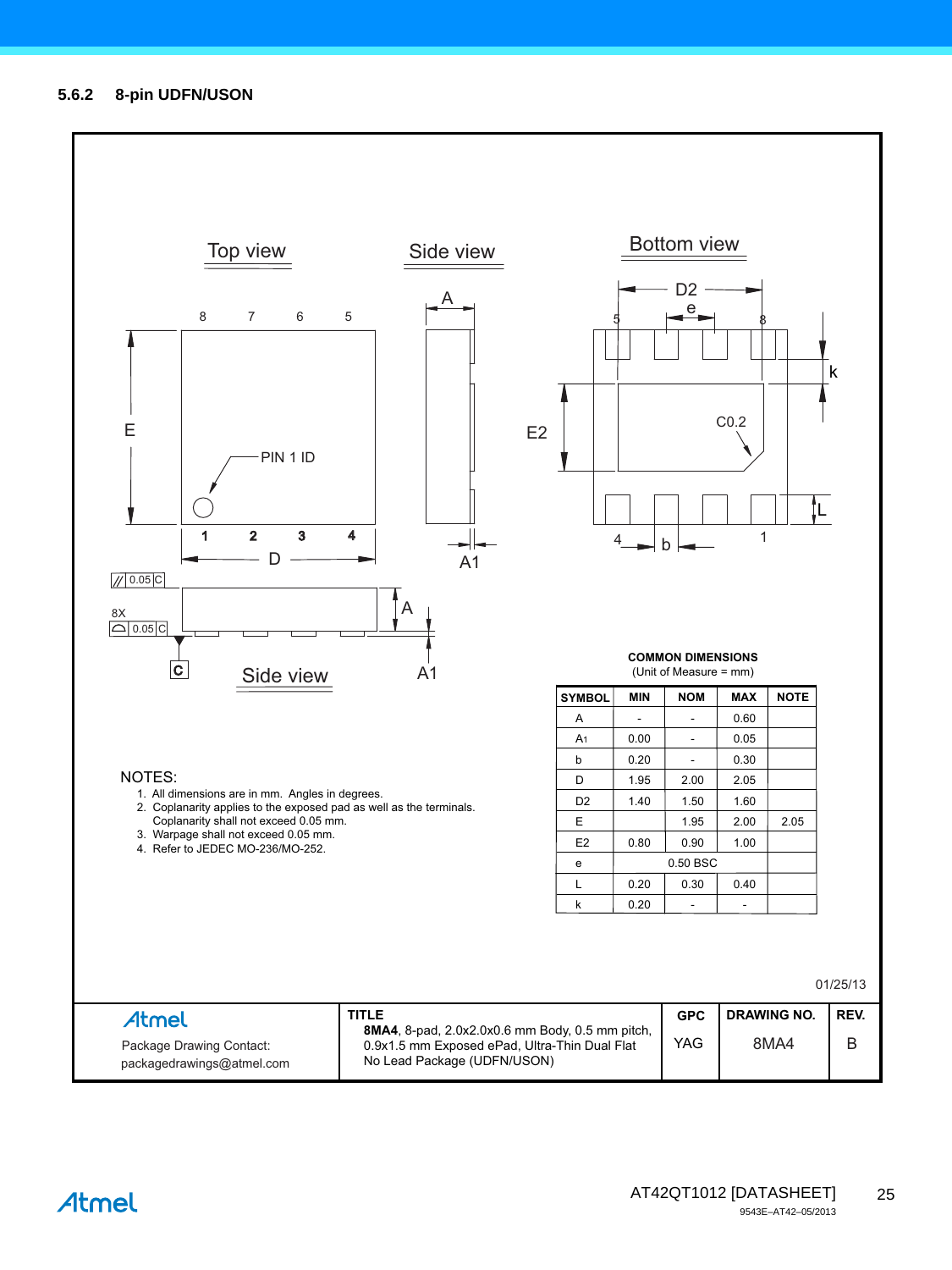### **5.7 Part Marking**

#### **5.7.1 AT42QT1012– 6-pin SOT23-6**



#### **5.7.2 AT42QT1012– 8-pin UDFN/USON**



### **5.8 Part Number**

| ∟ Part Number ˈ | <b>Description</b>                |
|-----------------|-----------------------------------|
| AT42QT1012-TSHR | 6-pin SOT23 RoHS compliant IC     |
| AT42QT1012-MAH  | 8-pin UDFN/USON RoHS compliant IC |

The part number comprises:

 $AT =$ Atmel

42 = Touch Business Unit

QT = Charge-transfer technology

 $1012 = (1)$  keys,  $(01)$  number of keys,  $(2)$  variant number

TSH = SOT23 chip

MAH = UDFN/USON chip

 $R =$ Tape and reel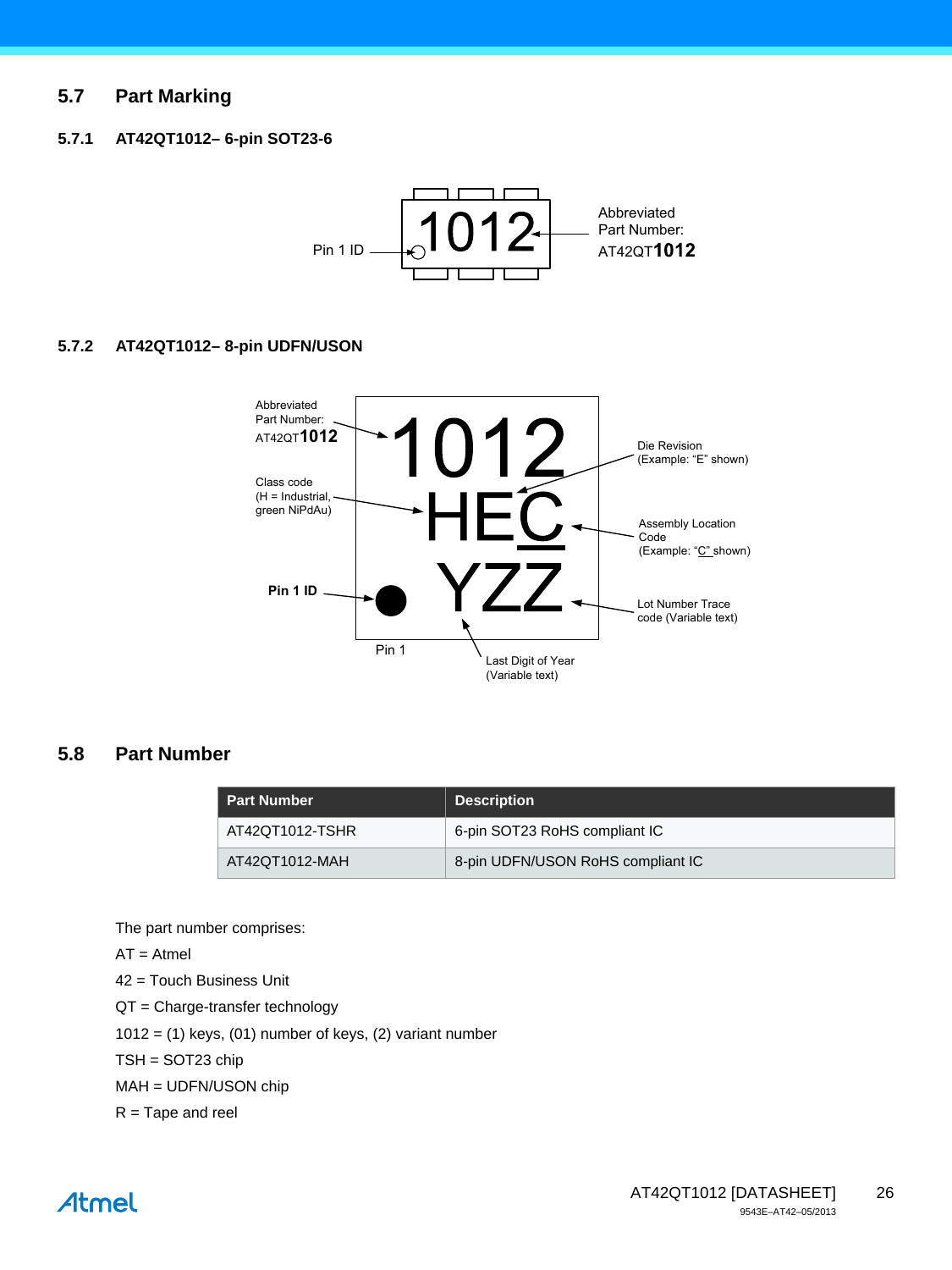# **5.9 Moisture Sensitivity Level (MSL)**

| <b>MSL Rating</b> | <b>Peak Body Temperature</b> | <b>Specifications</b> |
|-------------------|------------------------------|-----------------------|
| MSL <sub>1</sub>  | $260^{\circ}$ C              | IPC/JEDEC J-STD-020   |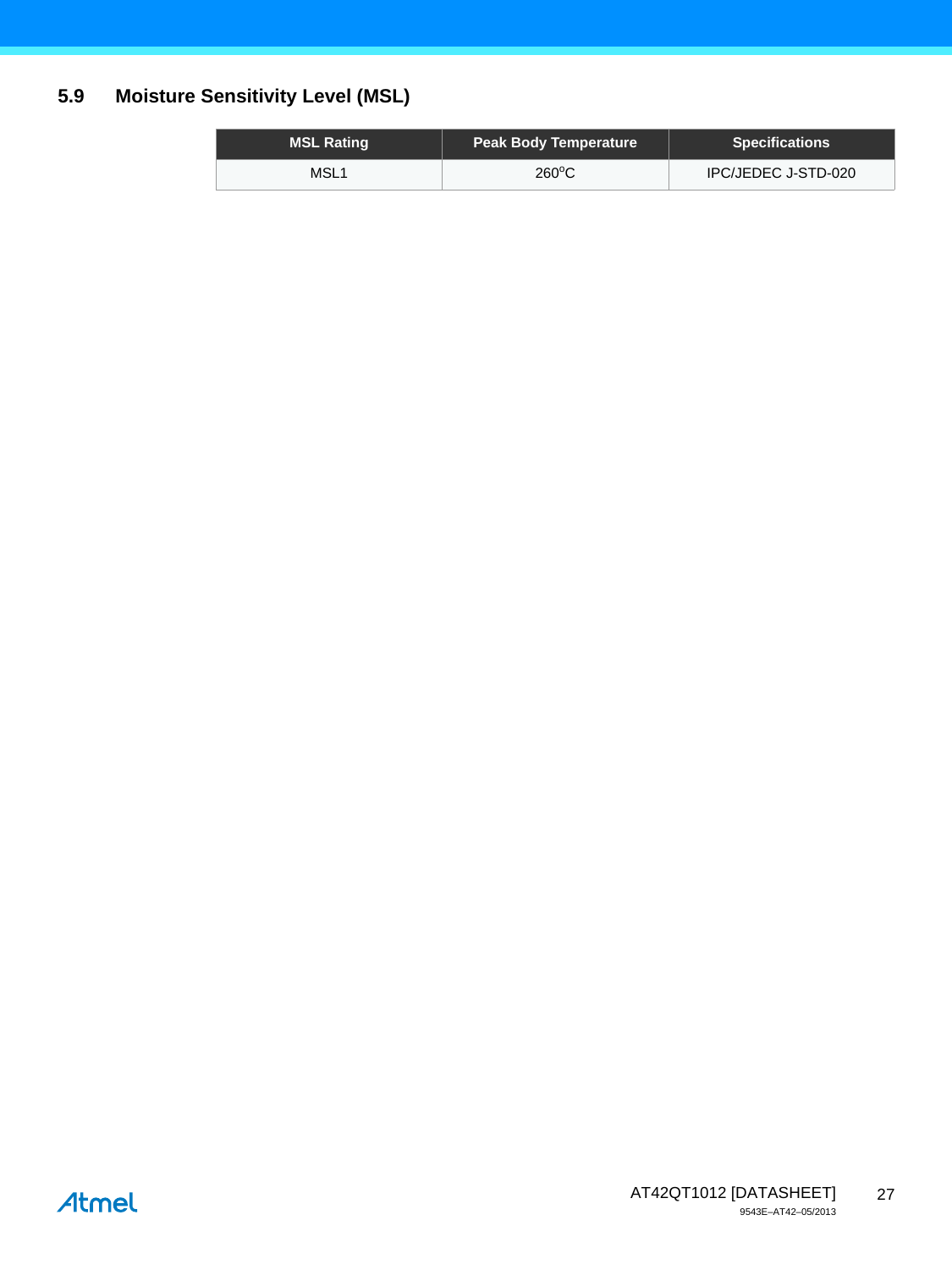# **Associated Documents**

- Application Note  *QTAN0002, Secrets of a Successful QTouch Design*
- User Guide  *Touch Sensors Design Guide*

# **Revision History**

| <b>Revision No.</b>         | <b>History</b>                        |
|-----------------------------|---------------------------------------|
| Revision $A -$ August 2009  | Initial release for chip revision 2.4 |
| Revision B - September 2009 | Changes to Cs value.                  |
| Revision C - May 2010       | Updated for chip revision 3.1         |
| Revision $D -$ August 2010  | Updated for chip revision 3.3         |
| Revision $E - May 2013$     | General update<br>New template        |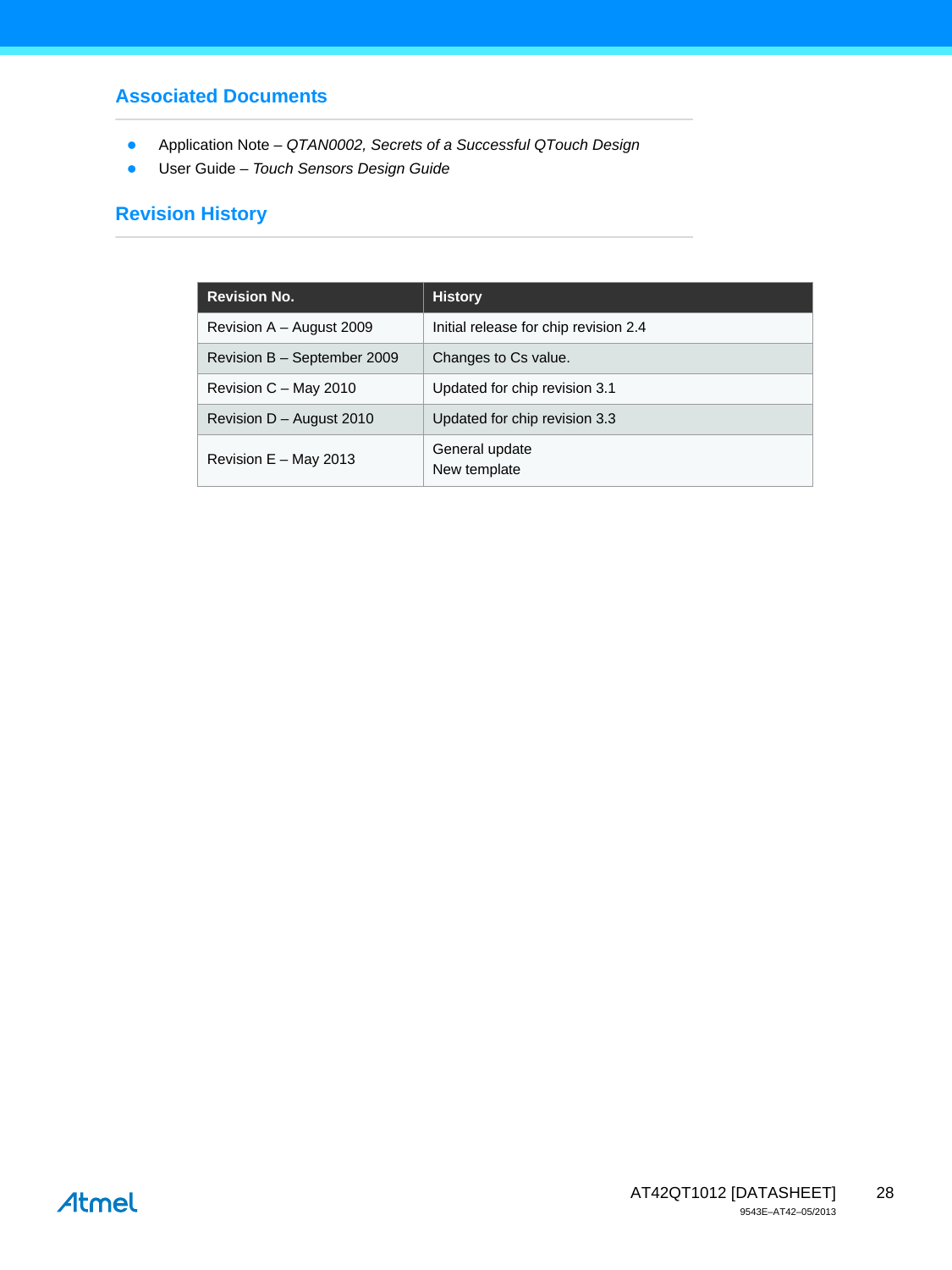# **Notes**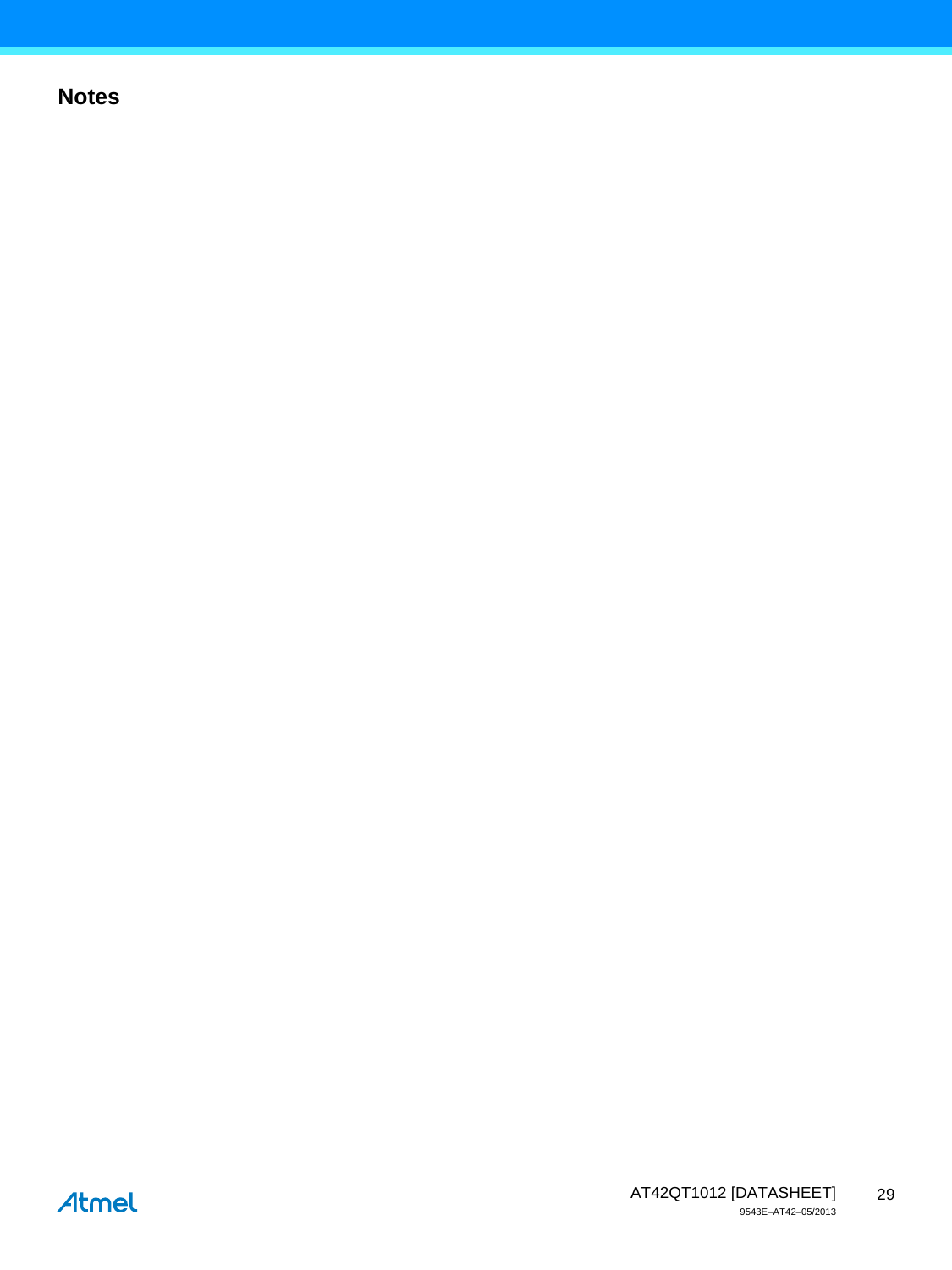# Atmel

# **Enabling Unlimited Possibilities**®

#### **Atmel Corporation**

1600 Technology Drive San Jose, CA 95110 USA **Tel:** (+1) (408) 441-0311 **Fax:** (+1) (408) 487-2600 www.atmel.com

**Atmel Asia Limited** Unit 01-5 & 16, 19F BEA Tower, Millennium City 5 418 Kwun Tong Roa Kwun Tong, Kowloon HONG KONG **Tel:** (+852) 2245-6100 **Fax:** (+852) 2722-1369

**Atmel München GmbH** Business Campus Parkring 4 D-85748 Garching bei München GERMANY **Tel:** (+49) 89-31970-0 **Fax:** (+49) 89-3194621

**Atmel Japan G.K.**

16F Shin-Osaki Kangyo Bldg 1-6-4 Osaki, Shinagawa-ku Tokyo 141-0032 JAPAN **Tel:** (+81) (3) 6417-0300 **Fax:** (+81) (3) 6417-0370

© 2013 Atmel Corporation. All rights reserved. / Rev.: 9543E–AT42–05/2013

Atmel®, Atmel logo and combinations thereof, QTouch® and others are registered trademarks or trademarks of Atmel Corporation or its subsidiaries. Other terms and product names may be registered trademarks or trademarks of others.

Disclaimer: The information in this document is provided in connection with Atmel products. No license, express or implied, by estoppel or otherwise, to any intellectual property right is granted by this document or in connection with the sale of Atmel products. EXCEPT AS SET FORTH IN THE ATMEL TERMS AND CONDITIONS OF SALES LOCATED ON THE ATMEL WEBSITE, ATMEL<br>ASSUMES NO LIABILITY WHATSOEVER AND DISCLAIMS ANY EXPRESS, IMPLI IMPLIED WARRANTY OF MERCHANTABILITY, FITNESS FOR A PARTICULAR PURPOSE, OR NON-INFRINGEMENT. IN NO EVENT SHALL ATMEL BE LIABLE FOR ANY DIRECT, INDIRECT, CONSEQUENTIAL, PUNITIVE, SPECIAL OR INCIDENTAL DAMAGES (INCLUDING, WITHOUT LIMITATION, DAMAGES FOR LOSS AND PROFITS, BUSINESS INTERRUPTION, OR LOSS OF<br>INFORMATION) ARISING OUT OF THE USE OR INABILITY TO USE THIS DOCUMENT, representations or warranties with respect to the accuracy or completeness of the contents of this document and reserves the right to make changes to specifications and products descriptions at any<br>time without notice. Atm used in, automotive applications. Atmel products are not intended, authorized, or warranted for use as components in applications intended to support or sustain life.